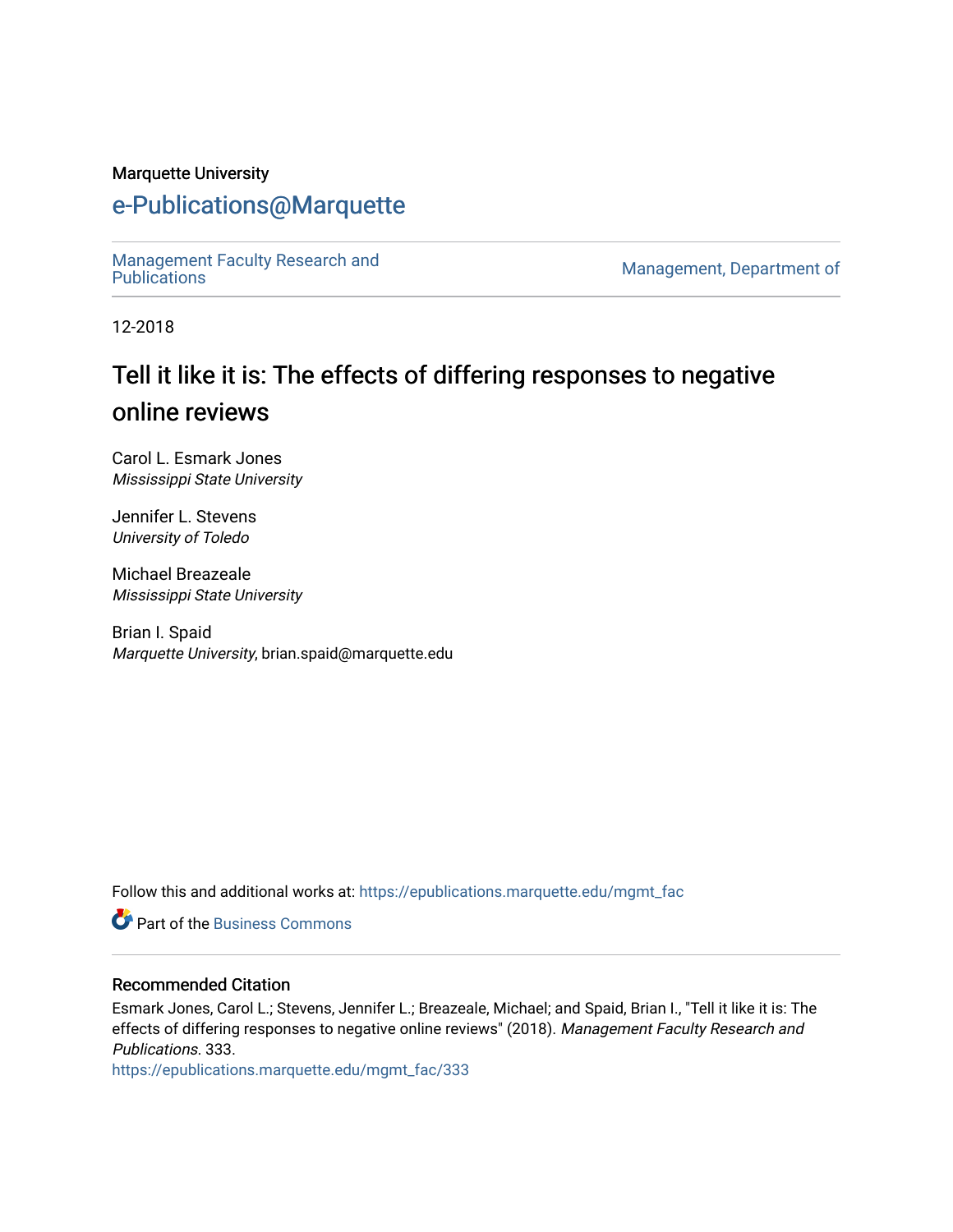**Marquette University**

## **e-Publications@Marquette**

### *Marketing Faculty Research and Publications/College of Business*

*This paper is NOT THE PUBLISHED VERSION;* **but the author's final, peer-reviewed manuscript.** The published version may be accessed by following the link in the citation below.

*Psychology & Marketing*, Vol. 35, No. 12 (December 2018) : 891-901. [DOI.](https://onlinelibrary.wiley.com/doi/full/10.1002/mar.21142) This article is © Wiley and permission has been granted for this version to appear in [e-Publications@Marquette.](http://epublications.marquette.edu/) Wiley does not grant permission for this article to be further copied/distributed or hosted elsewhere without the express permission from Wiley.

# Tell it like it is: The effects of differing responses to negative online reviews.

Carol L. Esmark Jones: Department of Marketing Quantitative Analysis, and Business Law, College of Business, Mississippi State University, Starkville, Mississippi

Jennifer L. Stevens: Department of Marketing and International Business, College of Business and Innovation, University of Toledo, Toledo, Ohio

Michael Breazeale: Department of Marketing Quantitative Analysis, and Business Law, College of Business, Mississippi State University, Starkville, Mississippi

Brian I. Spaid: Department of Marketing, College of Business Administration, Marquette University, Milwaukee, Wisconsin

### Abstract

Negative electronic word-of-mouth (eWOM) has a notable impact on a consumer's online purchase decisions and attitude toward a company or product. Despite substantial research examining this phenomenon, little attention has been given to the impact of responses to negative eWOM. The authors examine negative eWOM in the form of online reviews to understand how responses may impact a consumer's product satisfaction and attitude toward the company. Three studies examine specific aspects of responses, including responder type, attribution, and severity of negative review. Consistent findings across the studies reveal while any response is better than no response, a fellow consumer responding to a negative review can produce the most beneficial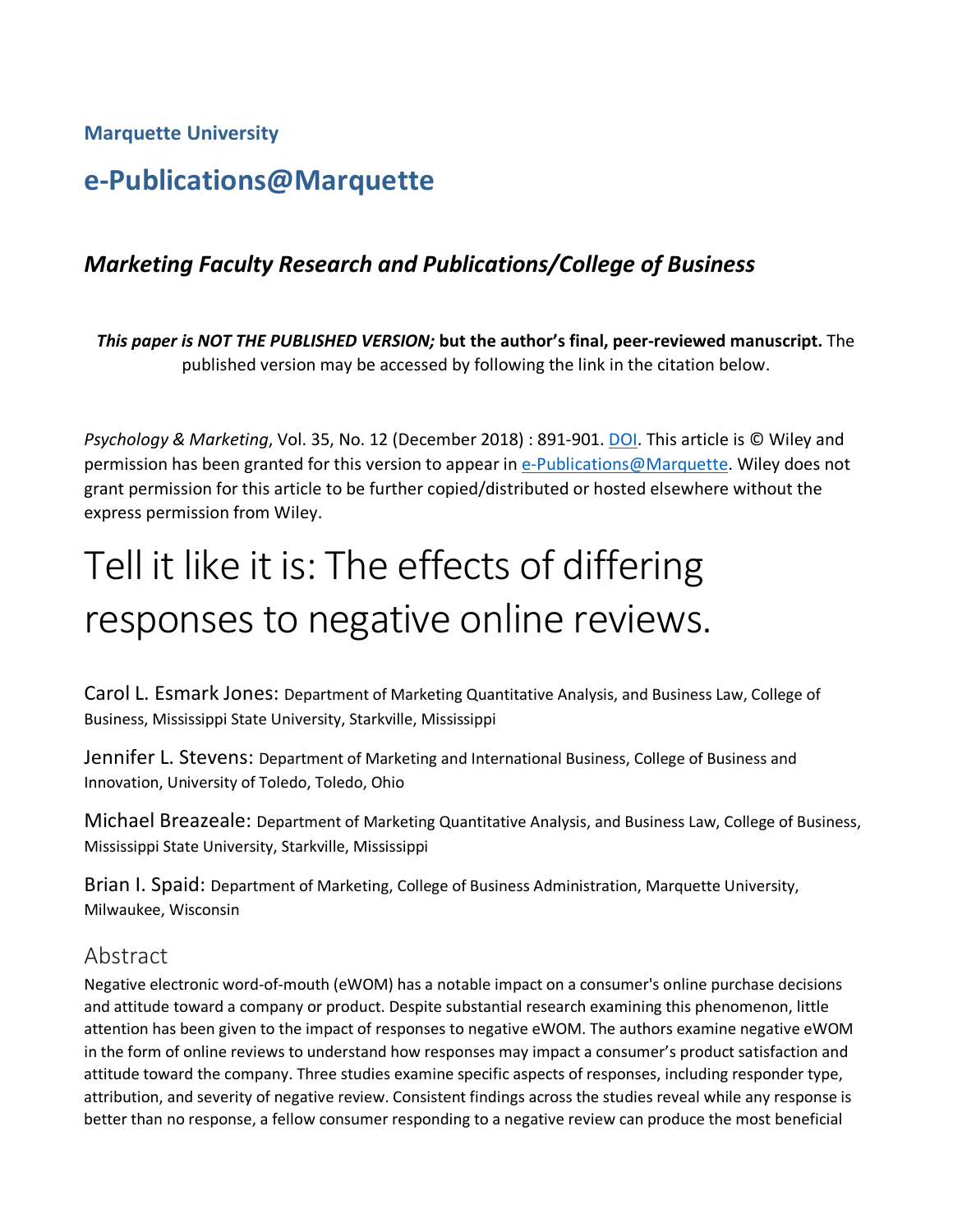outcomes. The findings of this study are important for advancing theory in relation to negative eWOM and for helping practitioners develop appropriate response strategies.

#### KEYWORDS

attribution theory, congruity theory, eWOM, online reviews, word-of-mouth

*The customer service policy is not customer service friendly. I bought a coat 10–27. I have never worn the coat. It was intact, receipt attach paper wrapping on zipper in place. I returned the coat 01–19 with original store receipt. They would only give me \$90 because that is the sale price for the coat. I felt that I was robbed with my eyes open. Other stores would have given you store credit for your entire amount if you produce a receipt. I am outraged. I HAVE BEEN ROBBED*. A disgruntled store patron and Internet poster

*Here is a link to their return policy http://www.(store name removed).com/customer‐service/ which states that returns will be refunded within 30 days. You were trying to return something that was over twice that limit. I*'*m sure they couldn*'*t put it out and sell it for full price, no matter what the condition of the coat. Why should they take the loss because it took you so long to decide that you didn*'*t want this item?* –Reply from a fellow customer and company defender

### [1 INTRODUCTION](https://0-web-a-ebscohost-com.libus.csd.mu.edu/ehost/detail/detail?vid=2&sid=6b388d0d-8a15-4626-885d-4670761afeb1%40sessionmgr4008&bdata=JnNpdGU9ZWhvc3QtbGl2ZQ%3d%3d#toc)

Substantial research has examined the phenomenon of electronic word-of-mouth (eWOM). Taking the form of aggregated ratings (e.g., the number of stars a product receives), written product reviews, and other online communications, eWOM can have a significant impact on a consumer's evaluation of a product or company. Online discussions, for instance, have been shown empirically to increase product category interest (Bickart & Schindler, [ [7\]](https://0-web-a-ebscohost-com.libus.csd.mu.edu/ehost/detail/detail?vid=2&sid=6b388d0d-8a15-4626-885d-4670761afeb1%40sessionmgr4008&bdata=JnNpdGU9ZWhvc3QtbGl2ZQ%3d%3d#bib7)), and the vast majority of consumers (95.2%) with regular or occasional Internet access employ online search before making a purchase. Additionally, 70% place some degree of trust in the posted online opinions of other consumers (Sullivan, [51]). Due to its ability to elicit stronger feelings toward both the company and the product's performance (Mizerski, [38]) as well as its disproportionate effect on emotional trust and intention to shop (Cheung & Lee, [12]), a great deal of focus has been put on negative eWOM. Because online reviews are seen by many consumers as predictors of a successful consumption experience, they are often viewed as an important guide influencing purchase decisions (Fagerstrøm, Ghinea, & Sydnes, [17]). Indeed, research indicates that four out of five online consumers have changed their purchase decisions based on a negative online product review (Cone, [13]).

The consumer discourse quoted above is not uncommon among consumers who have voiced their opinions about poor service and been met with blame shifting from other consumers or even the company, yet this important facet of eWOM has received no research attention. In this study, the impact of *responses* to negative eWOM and how those responses may affect readers' evaluations of the focal company are investigated. Specifically, the researchers empirically explore the power of the response to negative eWOM and examine several different response scenarios—responses from other consumers and from the company itself—to provide both theoretical and practical guidance regarding company managers' optimum strategies. This study offers timely insights and adds to the existing literature on online reviews and eWOM, while also extending the conditions under which specific theories might be used in marketing research. Additionally, the results justify appropriate strategies that company managers should use when faced with negative online comments directed at the company.

The sheer volume of studies on WOM indicates the theoretical and practical relevance of this topic, but what seems to be missing from the discussion is empirical investigation into the impact of responses to eWOM, a format that lends itself to highly visible ongoing discussions that are seen by a broad unspecific audience (Lee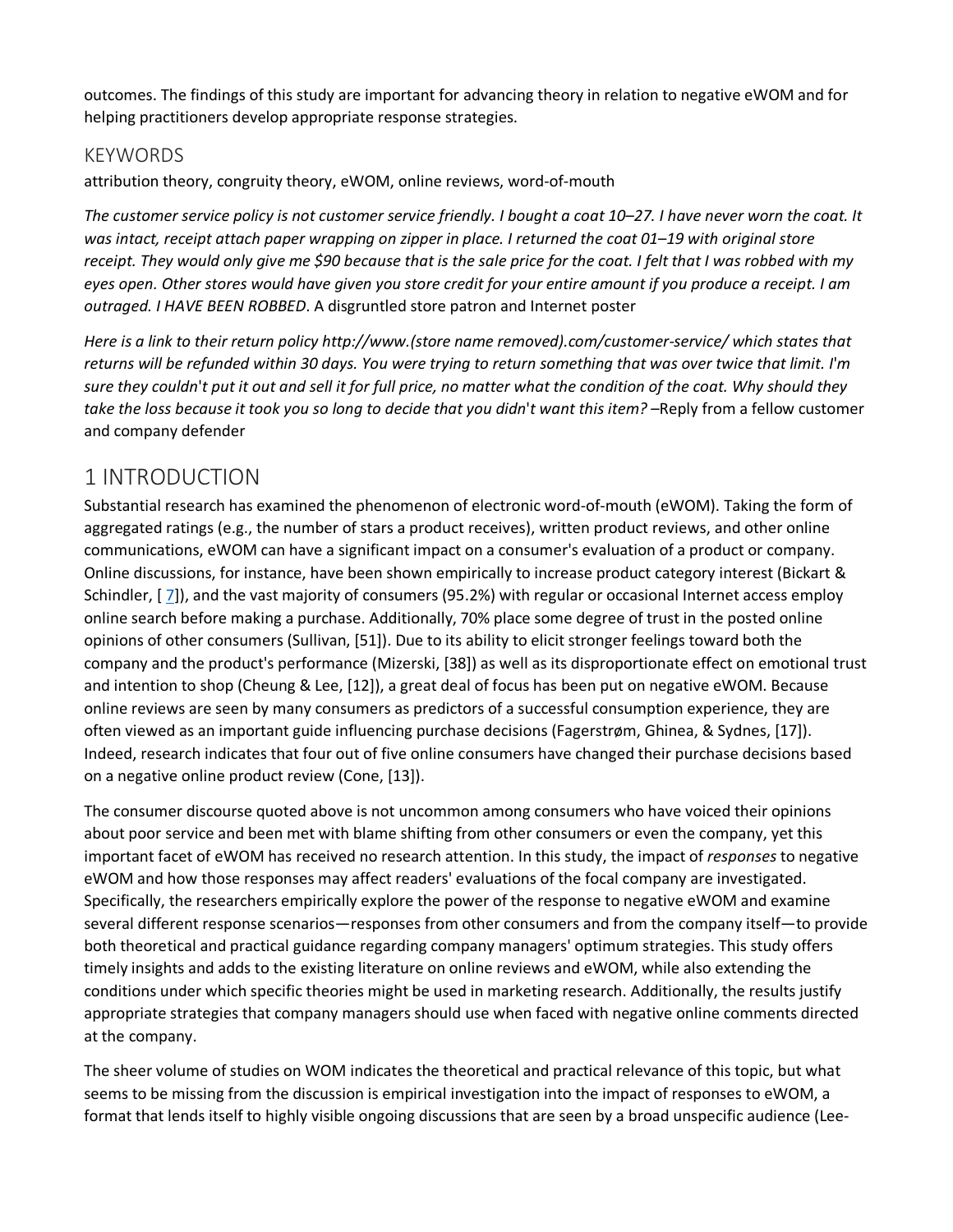Wingate & Corfman, [31]). There are no existing studies that investigate consumer reactions to the various types of responses that follow negative eWOM about a company or its products—responses such as support of the negative eWOM by other consumer posters, contrary opinions posted by company supporters, and even consumer posts blaming the negative reviewer for causing the failure that led to the negative eWOM in the first place. This gap is highly relevant to both academics and practitioners because of the impact that the wrong kind of response can have on purchase intentions and attitude toward the company, ultimately impacting the company's performance. Accordingly, Wu ([60]) highlights the need for experimental studies that help to clarify the negative effects of online reviews. Specifically, the current research seeks answers to the following research questions:

- R1: What effect does the source (company, company employee, or other consumer as communicator) of a company-positive response to negative eWOM have on consumer attitudinal and behavioral intention outcomes (satisfaction with the product, attitude towards the company, and purchase intentions)?
- R2: How does an attempt to attribute the failure mentioned in negative eWOM to the original poster of the message impact consumer outcomes (essentially blaming the messenger)?
- R3: How do situational factors (i.e. magnitude and sequence of reviews) influence these findings?

The authors first establish a theoretical basis for their research to answer these questions. Then a series of three studies are conducted and described, each focusing on a specific aspect of responses to negative reviews. Studies 1 and 2 examine contrasting reactions to negative eWOM based on the responder and response type. Finally, in an attempt to improve the generalizability of the findings, Study 3 considers the magnitude of the reviews as well as the valence order in which the consumer encounters the reviews. Each study builds on the previous to offer practical and theory-driven steps that practitioners can follow to handle negative eWOM. The outcomes explored examine the ways that negative eWOM may impact consumers and, by extension, the company at various levels—product and company evaluations, relationship strength, and future behavioral intentions. To conclude, the authors provide a general discussion of the optimal strategies for managing negative eWOM and suggest some future research directions.

### [2 CONCEPTUAL FRAMEWORK](https://0-web-a-ebscohost-com.libus.csd.mu.edu/ehost/detail/detail?vid=2&sid=6b388d0d-8a15-4626-885d-4670761afeb1%40sessionmgr4008&bdata=JnNpdGU9ZWhvc3QtbGl2ZQ%3d%3d#toc)

### [2.1 WOM, attitude, and satisfaction](https://0-web-a-ebscohost-com.libus.csd.mu.edu/ehost/detail/detail?vid=2&sid=6b388d0d-8a15-4626-885d-4670761afeb1%40sessionmgr4008&bdata=JnNpdGU9ZWhvc3QtbGl2ZQ%3d%3d#toc)

WOM "is the communication between consumers about a product, service, or a company in which the sources are considered independent of commercial influence" (Litvin, Goldsmith, & Pan, [32], p. 3). WOM has been shown to be effective in enhancing awareness among less dedicated consumers and between acquaintances (Godes & Mayzlin, [21]). Impacting both short-term and long-term judgments, WOM holds the most influence when the source is an expert who disconfirms a previous attitude (Bone, [[8\]](https://0-web-a-ebscohost-com.libus.csd.mu.edu/ehost/detail/detail?vid=2&sid=6b388d0d-8a15-4626-885d-4670761afeb1%40sessionmgr4008&bdata=JnNpdGU9ZWhvc3QtbGl2ZQ%3d%3d#bib8)). Dissatisfied consumers generate more WOM than satisfied consumers (Anderson, [[3\]](https://0-web-a-ebscohost-com.libus.csd.mu.edu/ehost/detail/detail?vid=2&sid=6b388d0d-8a15-4626-885d-4670761afeb1%40sessionmgr4008&bdata=JnNpdGU9ZWhvc3QtbGl2ZQ%3d%3d#bib3)) and negative WOM is more likely when the consumer is highly dissatisfied, as opposed to experiencing minor dissatisfaction (Richins, [46]). Consumers share negative WOM for a number of reasons, including venting to and taking revenge on companies, entertaining and warning other consumers (Romani, Grappi, Bagozzi, & Barone, [47]; Wetzer, Zeelenberg, & Pieters, [58]), and as a means of self-expression (Saenger, Thomas, & Johnson, [48]). Additionally, social psychology literature is replete with studies demonstrating that negative information is more diagnostic than either positive or neutral information (Kahneman & Tversky, [27]; Maheswaran & Meyers-Levy, [33]; Tversky & Kahneman, [55]).

Traditional face-to-face communication has been found to be more persuasive generally than print communication (Herr, Kardes, & Kim, [23]), suggesting that traditional WOM might be more influential than eWOM; however, the ubiquitous nature of online communication does ensure a much broader reach for eWOM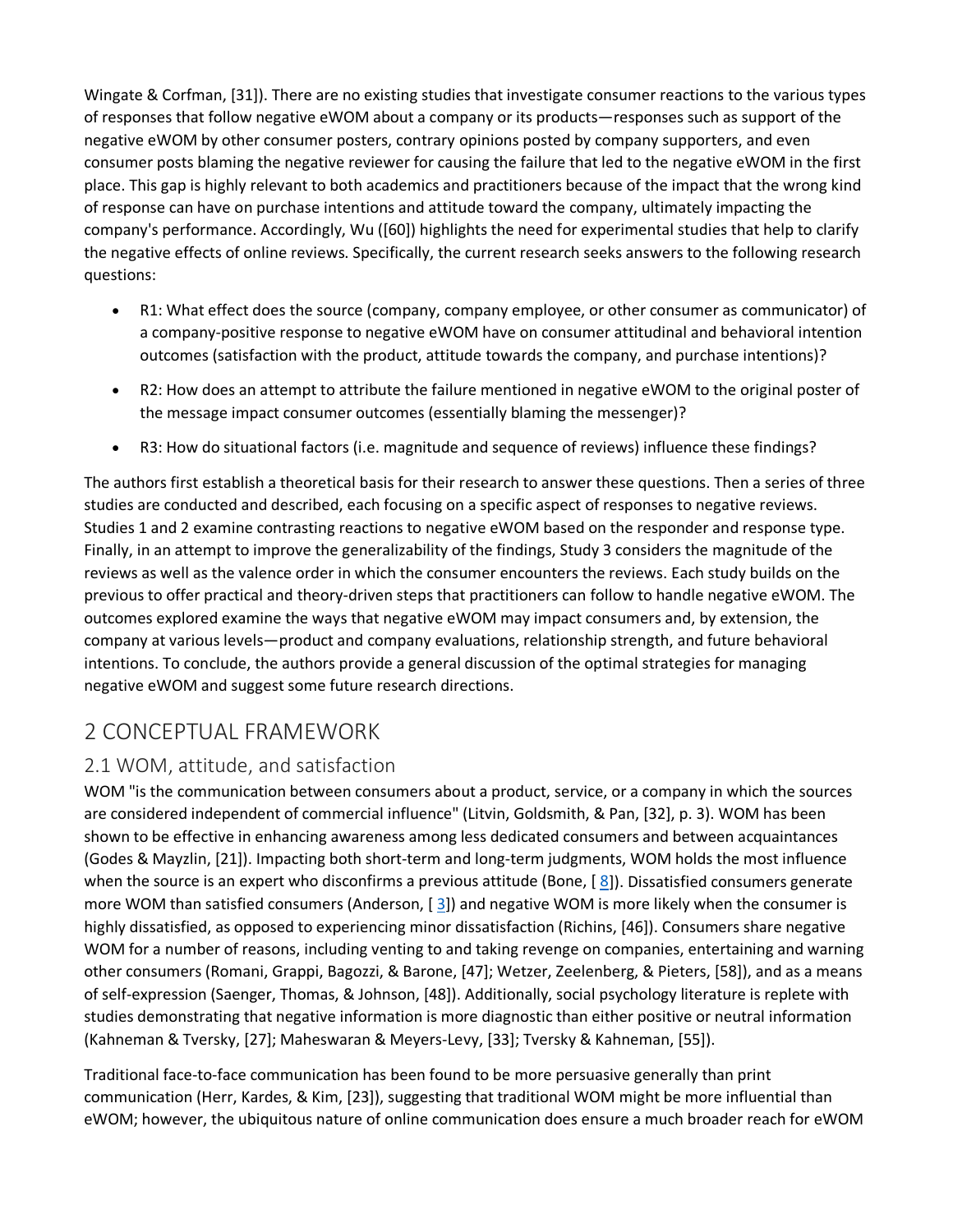than its face-to-face counterpart (Breazeale,  $[9]$  $[9]$ ). Due to the low cost and ease of dissemination, a vast amount of information is available via eWOM to a much larger audience (Dellarocas, [14]). Reviews in the form of eWOM are now readily accessible to consumers considering purchases in virtually any product category. Of course, eWOM can also take the form of consumer ratings, social media posts or forum discussions among others, and encompasses consumer-to-consumer communications as well as communication between consumers and a company (Litvin et al., [32]). For this discussion, all of these forms will be referred to collectively as eWOM.

In the online retail setting, the persuasive power of eWOM is a factor of consumers' perceptions and familiarity with the company (Chatterjee, [11]). As is the case with traditional WOM communications, negative eWOM is more influential than positive eWOM, influencing purchase intentions and perceptions of a company's reliability (C. Park & Lee, [43]). The more familiar a consumer is with a company, the less information he or she seeks and the less impact negative eWOM will have on purchase intentions. Conversely, a shopper who is unfamiliar with a company is more likely to believe that a negative outcome mentioned in an online posting will also affect him/her (Chatterjee, [11]).

The quality and platforms (online review outlets) of negative eWOM also play a role in attitudinal influence. Higher quality reviews influence shopper attitudes more than lower quality reviews (J. Lee, Park, & Han, [29]), with quality referring to readers' perceptions of credibility, objectivity, timeliness, understandability, and sufficiency (Bailey & Pearson, [ [4\]](https://0-web-a-ebscohost-com.libus.csd.mu.edu/ehost/detail/detail?vid=2&sid=6b388d0d-8a15-4626-885d-4670761afeb1%40sessionmgr4008&bdata=JnNpdGU9ZWhvc3QtbGl2ZQ%3d%3d#bib4); Mahmood & Medewitz, [34]; Negash, Ryan, & Igbaria, [40]; Wu, [60]). From a platform perspective, relevant posts found on an independent website or personal blog are more likely to be perceived as circumstantial and discredited than similar posts found on a third-party or dedicated product review website, yet no significant difference in consumer product judgments has been shown between posts found on independent versus company-sponsored review pages (M. Lee & Youn, [30]). The presence of *some* negative eWOM has been shown to be necessary to increase credibility and positive attitude toward a website (Doh & Hwang, [15]), however, a high proportion of negative eWOM starts to create a conformity effect, and attitudes become more unfavorable overall (J. Lee et al., [29]). Consistently, the harmful effects of negative eWOM then are decreased as the relative proportion of positive reviews increases (Doh & Hwang, [15]). Yet no studies to date have explored the impact of *responses* to those negative reviews.

Consistent with prior studies, the specific outcomes of interest in the studies that follow are satisfaction with the product based on the review and attitude toward the company. Product satisfaction represents an affective assessment of the anticipated product usage situation (Westbrook & Oliver, [57]). In the scenarios used in the studies, satisfaction describes the respondents' anticipated short-term emotions related to the focal product. Using satisfaction as a dependent variable to online reviews shows a path of attitudinal influence from one user to another.

Attitude toward the company represents an enduring assessment that tends to direct future behavioral intentions toward the company (Ajzen & Fishbein, [ [2\]](https://0-web-a-ebscohost-com.libus.csd.mu.edu/ehost/detail/detail?vid=2&sid=6b388d0d-8a15-4626-885d-4670761afeb1%40sessionmgr4008&bdata=JnNpdGU9ZWhvc3QtbGl2ZQ%3d%3d#bib2)). While certainly not an inclusive collection of the possible company-related outcomes that could result from negative eWOM responses, this group signifies the consumer's instant assessment, short-term intentions, longer-term appraisal, and persisting evaluation of the focal company.

### [2.2 Theoretical background](https://0-web-a-ebscohost-com.libus.csd.mu.edu/ehost/detail/detail?vid=2&sid=6b388d0d-8a15-4626-885d-4670761afeb1%40sessionmgr4008&bdata=JnNpdGU9ZWhvc3QtbGl2ZQ%3d%3d#toc)

From a theoretical perspective, congruity theory (Osgood & Tannenbaum, [42]) highlights the unique dilemma raised by the varying responses to a negative review. This theory explains that when consumers receive contradictory messages, they feel pressure to reconcile those messages. A positive response to a negative online review from either another consumer or from the company itself could create that tension and cause the reader to expend cognitive effort to realign his/her position as evidenced by an attitudinal change (Osgood, Suci, &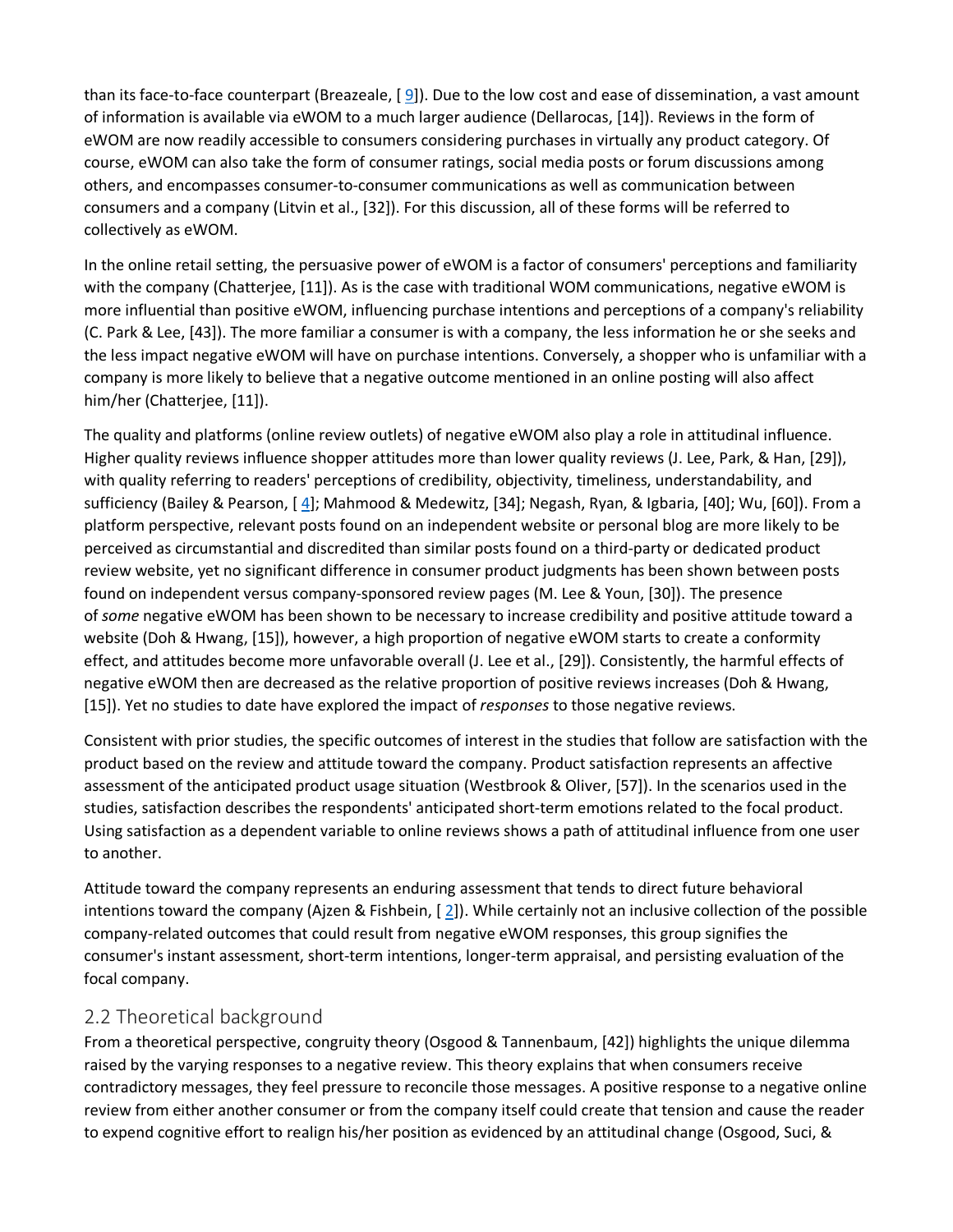Tannenbaum, [41]). Regarding the first research question, congruity theory helps to explain differential reactions by consumers based on the types of responses left by other consumers, employees of the focal company, or the company itself. While this theory helps to explain attitude change that can result from negative eWOM, it fails to explain which factors result in realignment in favor of the company and which factors produce realignment that is not advantageous to the company.

Congruity theory (Osgood & Tannenbaum, [42]) suggests that a company-positive response to a negative review will cause incongruence and should elicit more positive-attitude change than if no response to the negative review were posted. Additionally, a change in attitude could apply to more than just the product and impact attitude toward the information source (the reviewer or responder). Congruity theory also suggests that attitude toward the product and company will depend upon the source of information. Individuals learn categorization to help distinguish components of their social environment, such as putting members into in-group and outgroup categorizations (Brewer, [10]). Categorizing the self and others into membership groups such as in-group and out-group helps individuals to reduce uncertainty (Hogg, [24]) and set behavioral expectations (Tajfel, [52]). Accordingly, reviews written by someone who is similar to the self are more persuasive than reviews written by someone dissimilar to the self (Naylor, Lamberton, & Norton, [39]). In the context of this study, consumers should see other consumers as similar to themselves and part of their in-group and the company as an outgroup. An identified company employee should overlap both the in-group and out-group categories and fall inbetween the two in terms of persuasiveness (Brewer, [10]). To the extent that the employee is seen to be speaking on behalf of the company, the employee represents the out-group.

As such, consumers will perceive similarity between themselves and the in-group (Stein, Hardyck, & Smith, [49]), causing them to feel more similarity with other consumers than with the company or company employee. This outcome is also predicted by social identity theory, which states that people will adopt in-group attitudes and behavior (Tajfel, [53], [52]; Tajfel & Turner, [54]), suggesting greater influence from postings by fellow consumers than those attributed to a company employee or the company itself. Thus:

[H1](https://0-web-a-ebscohost-com.libus.csd.mu.edu/ehost/detail/detail?vid=2&sid=6b388d0d-8a15-4626-885d-4670761afeb1%40sessionmgr4008&bdata=JnNpdGU9ZWhvc3QtbGl2ZQ%3d%3d#toc) A consumer who reads a positive response left by another consumer to a negative online review will experience higher (a) product satisfaction, and (b) attitude toward the company than when finding no response, a response from a company employee, or a response from the company itself.

Purchase intentions, a consumer attitude often used as a proxy for actual behavior, refer to the likelihood that the shopper will buy the focal product. These intentions depend on the situation and context, and can change over time from purchase to purchase (Whitaker, [59]). It is well established in marketing literature that the theory of planned behavior can explain many consumer actions, among those, purchase intentions and actual purchase. The theory states that attitude leads to intent and, without further interference, intent leads to behavior (Ajzen, [ [1\]](https://0-web-a-ebscohost-com.libus.csd.mu.edu/ehost/detail/detail?vid=2&sid=6b388d0d-8a15-4626-885d-4670761afeb1%40sessionmgr4008&bdata=JnNpdGU9ZWhvc3QtbGl2ZQ%3d%3d#bib1)). Therefore, it is predicted that in the context of negative online reviews, satisfaction (an attitudinal measure) and attitude toward the company will have a positive relationship with purchase intentions, suggesting:

[H2](https://0-web-a-ebscohost-com.libus.csd.mu.edu/ehost/detail/detail?vid=2&sid=6b388d0d-8a15-4626-885d-4670761afeb1%40sessionmgr4008&bdata=JnNpdGU9ZWhvc3QtbGl2ZQ%3d%3d#toc) Both (a) satisfaction and (b) attitude toward the company have a positive relationship with purchase intentions.

When a consumption experience does not meet expectations, consumers spontaneously attribute blame and are more likely to take action against the party they deem responsible. One such action is posting negative reviews online (Yoon, [61]). Attribution theory posits that individuals will behave differently to a product failure depending upon who they feel is to blame (Bettman, [ [6\]](https://0-web-a-ebscohost-com.libus.csd.mu.edu/ehost/detail/detail?vid=2&sid=6b388d0d-8a15-4626-885d-4670761afeb1%40sessionmgr4008&bdata=JnNpdGU9ZWhvc3QtbGl2ZQ%3d%3d#bib6); Folkes, [18]). For example, prior research investigating product reviews that describe variance from expectations discovered that perceptions regarding the cause of the variance significantly influenced product evaluations (S. B. Park & Park, [44]). Not surprisingly, the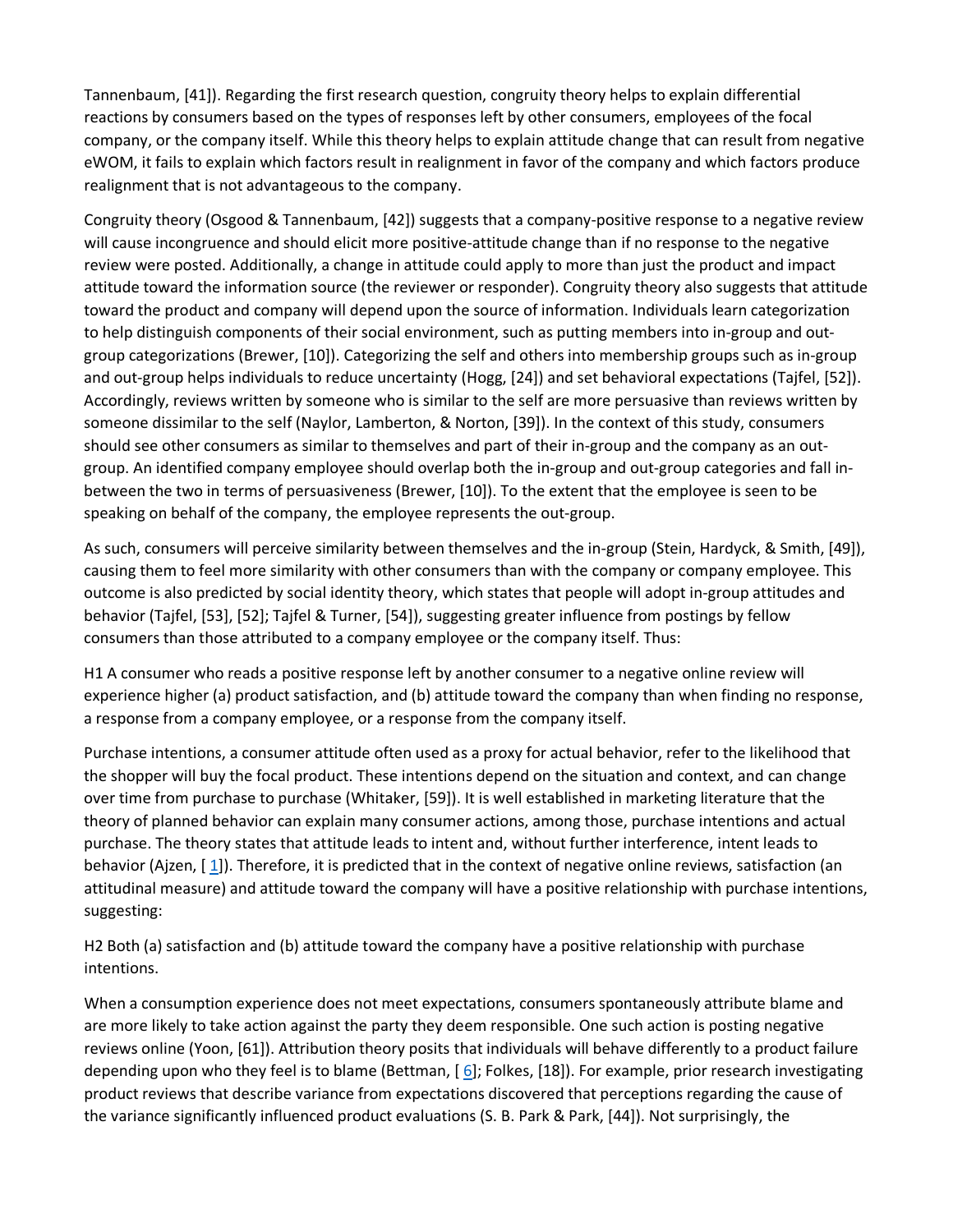researchers found that product evaluations were more likely to be less favorable when the variance was attributed to the product versus the reviewers. If the product failure can be attributed to the user (the original poster of negative eWOM in this case), there should be less blame directed at the company. When the company is at fault, attribution theory would suggest that an individual reading that review will look for restored justice and fairness (Andreassen, [56]). However, when fault is attributed to the company without any compensation for the error, lower attitudes should result. Thus:

[H3](https://0-web-a-ebscohost-com.libus.csd.mu.edu/ehost/detail/detail?vid=2&sid=6b388d0d-8a15-4626-885d-4670761afeb1%40sessionmgr4008&bdata=JnNpdGU9ZWhvc3QtbGl2ZQ%3d%3d#toc) Failure attributed to the company will lead to (a) lower product satisfaction and (b) lower attitude toward the company than a response attributing the failure to the original poster, a neutral response, or no response at all.

Recent research suggests that the severity of a review, such as use of intense language or all caps, may increase review helpfulness and decrease attitude toward the product (Folse, Porter, Godbole, & Reynolds, [19]). However, no research has yet to investigate how a response to the original review may impact consumer perceptions. Congruity theory states that the more polarized incongruent judgments are, the greater the pressure the consumer feels to change judgment to reach congruity (Osgood & Tannenbaum, [42]). In other words, the more severe a negative review, the greater the gap of incongruence the reader of such a review will feel and the stronger the pull for a negative consumer response, or more formally:

[H4](https://0-web-a-ebscohost-com.libus.csd.mu.edu/ehost/detail/detail?vid=2&sid=6b388d0d-8a15-4626-885d-4670761afeb1%40sessionmgr4008&bdata=JnNpdGU9ZWhvc3QtbGl2ZQ%3d%3d#toc) A consumer who reads a more severely worded negative review will experience (a) lower satisfaction and (b) lower attitude toward the company than when reading a mildly worded negative review.

Congruity theory makes several statements regarding attitude change based on a person's original evaluation of a source, original evaluation of a concept, and pressure toward congruity (Osgood & Tannenbaum, [42]). However, congruity theory and literature pertaining to congruity theory do not discuss an order effect of polarizing judgments. For example, if a positive attitude toward an object is expressed and a trusted message source then gives a negative evaluation, would a reader's subsequent change in attitude differ if the presentation order of attitude information was flipped? Current congruity theory research suggests that the order of presentation does not matter. In other words, a negative review followed by a neutral response should not see a greater difference in attitude change than a neutral review followed by a negative response. The current foundations of congruity theory suggest:

[H5](https://0-web-a-ebscohost-com.libus.csd.mu.edu/ehost/detail/detail?vid=2&sid=6b388d0d-8a15-4626-885d-4670761afeb1%40sessionmgr4008&bdata=JnNpdGU9ZWhvc3QtbGl2ZQ%3d%3d#toc) The order of neutral and negative review/response does not impact the consumer's satisfaction or attitude towards the company.

### [3 EXPERIMENT 1: IMPACT OF RESPONDER](https://0-web-a-ebscohost-com.libus.csd.mu.edu/ehost/detail/detail?vid=2&sid=6b388d0d-8a15-4626-885d-4670761afeb1%40sessionmgr4008&bdata=JnNpdGU9ZWhvc3QtbGl2ZQ%3d%3d#toc)

The purpose of the experiment in Study 1 is to explore what type of response to a negative online review produces the most positive outcomes. Specifically, Study 1 focuses on who may be the best responder to a negative review. Congruity theory (Osgood & Tannenbaum, [42]) suggests that a positive response to a negative review should cause incongruence for the reader, and that discrepancy will impact a change in attitudes. The source of the information will play a part in that attitude change, and social identity theory (Hogg, [24]; Tajfel, [52]) suggests that the reader of reviews will align beliefs with the communicator most similar to the self (Naylor et al., [39]). Therefore, H1 suggests that a fellow consumer who positively responds to a negative review should facilitate the most positive outcomes for the company in regard to product satisfaction (H1a), attitude toward the company (H1b), and consequently purchase intentions (H2a & H2b).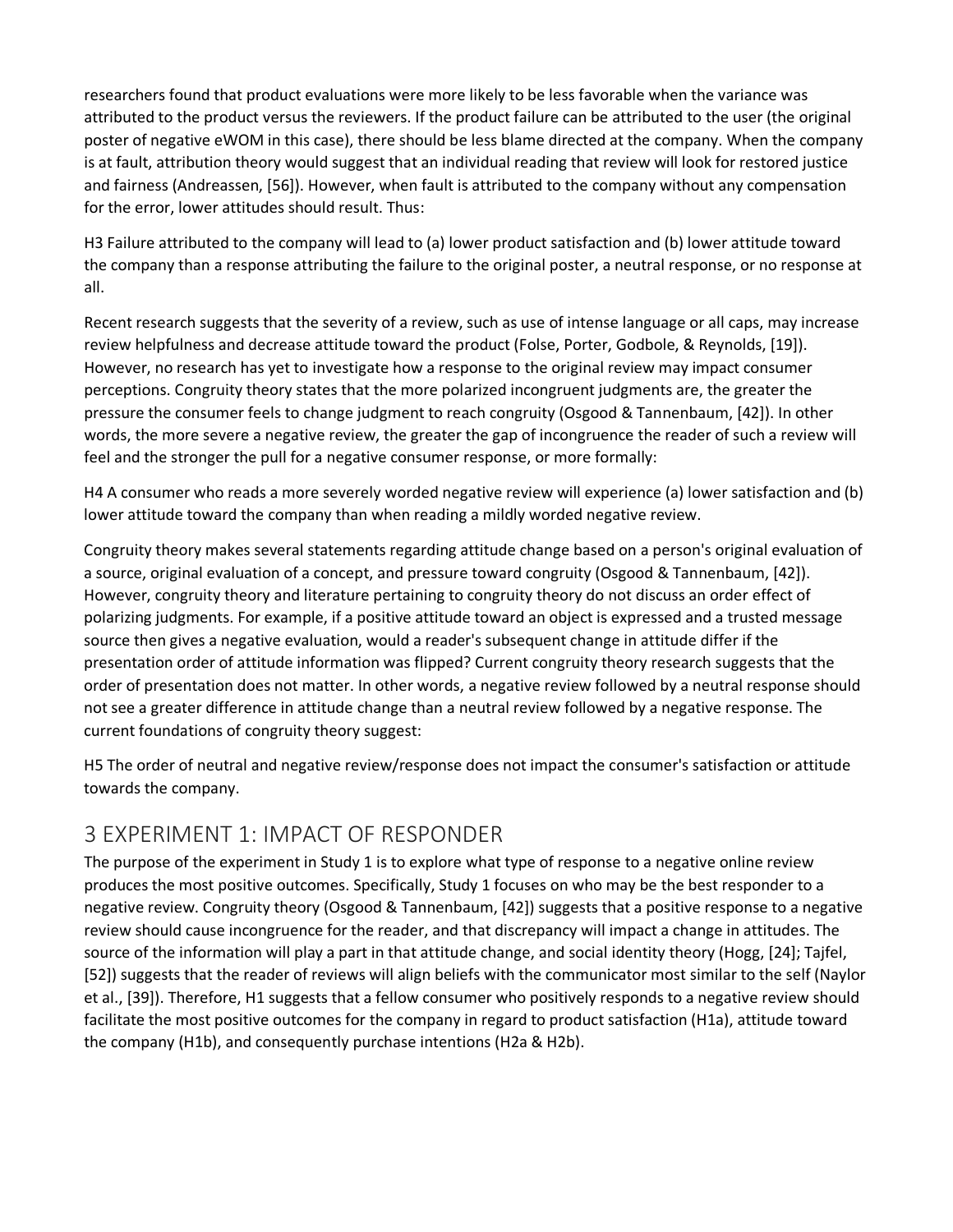### 3.1 Methods

### 3.1.1 Subjects and design

Study 1 utilizes a 1 (response)  $\times$  4 (responder) between subjects design. Participants (n = 118) were users of Amazon's Mechanical Turk (Age<sub>mean</sub> = 32.8). Participants were told they would be shown a product, a description of the product, and a review posted for the product. They were asked to read the product description and review, then proceed to answer the questions that followed. Participants were randomly given one of four scenarios that included a picture of a printer, a brief description of the printer, and then a negative product review. One control group received no further manipulation, while the three other groups saw a response to the negative review either from another consumer, a named employee of the company, or from the company itself (see Appendix A for scenarios shown to participants).

#### 3.1.2 Measures

Participants responded to a series of multi-item Likert measures on a seven-point scale to capture product satisfaction, attitude toward the company, and purchase intentions. Measures, scale sources, and item reliabilities appear in Table 1. All scales had high reliabilities, and items were collapsed to create mean scores. Participants reported high realism for all scenarios, and the scenarios did not differ significantly in perceived realism (mean<sub>noresponse</sub> = 4.82; mean<sub>customer</sub> = 4.91; mean<sub>employee</sub> = 5.25; mean<sub>company</sub> = 5.42; F(3, 114) = 0.83, p = ns). Participants were asked to select which type of response they saw to the negative review (i.e., no response, customer responded, employee responded, or company responded), and participants who missed this filter/manipulation check were not included in data analysis.

Common method bias was tested through Harman's single factor test. All of the variables were loaded into an exploratory factor analysis (EFA) in SPSS software to examine the number of factors that emerged to account for variance. Because no single loading factor accounted for more than 50% of variance, common method bias was deemed not to be a factor in the analysis (Podsakoff, MacKenzie, Lee, & Podsakoff, 2003).

### 3.2 Results

Testing H1a confirms that a fellow consumer's response to a negative review will produce higher product satisfaction toward the product than no response, a response from the employee, or a response from the company. A significant one-way analysis of variance (ANOVA), F  $(1, 117) = 5.84$ , p < 0.001, shows that the response groups do indeed differ, and pairwise comparisons indicate that the consumer response group (mean = 4.90) reported significantly greater product satisfaction than no response (mean = 3.29, p < 0.001), an employee response (mean =  $3.69$ ,  $p < .01$ ), and a company response (mean =  $3.77$ ,  $p < 0.01$ ). The no-response, employee-response, and company- response groups did not significantly differ from each other. H1a is supported.

Tests of H1b (attitude toward the company) show that the response groups significantly differ,  $F(1, 117) = 4.27$ , p < 0.01, though in an unexpected way. Pairwise comparisons show that the no- response condition (mean = 3.52) produced significantly lower attitudes toward the company than when another consumer responds (mean  $= 4.78$ , p < 0.01), an employee responds (mean  $= 4.69$ , p < 0.01), or the company itself responds (mean  $= 4.44$ , p < 0.05). Again, the three remaining response groups did not significantly differ from each other. H1b is not supported but significant relationships were found that are not inconsistent with congruity theory (see Table 2 and Figure 1).

H2 states that both satisfaction and attitude toward the company have a positive relationship with purchase intentions, which is supported through the data. Satisfaction shows a positive and significant relationship to purchase intentions (β = 0.40, t = 5.37, p < 0.001), as does attitude toward the company (β = 0.49, t = 6.56, p < 0.001). These results support H2, consistent with the theory of planned behavior.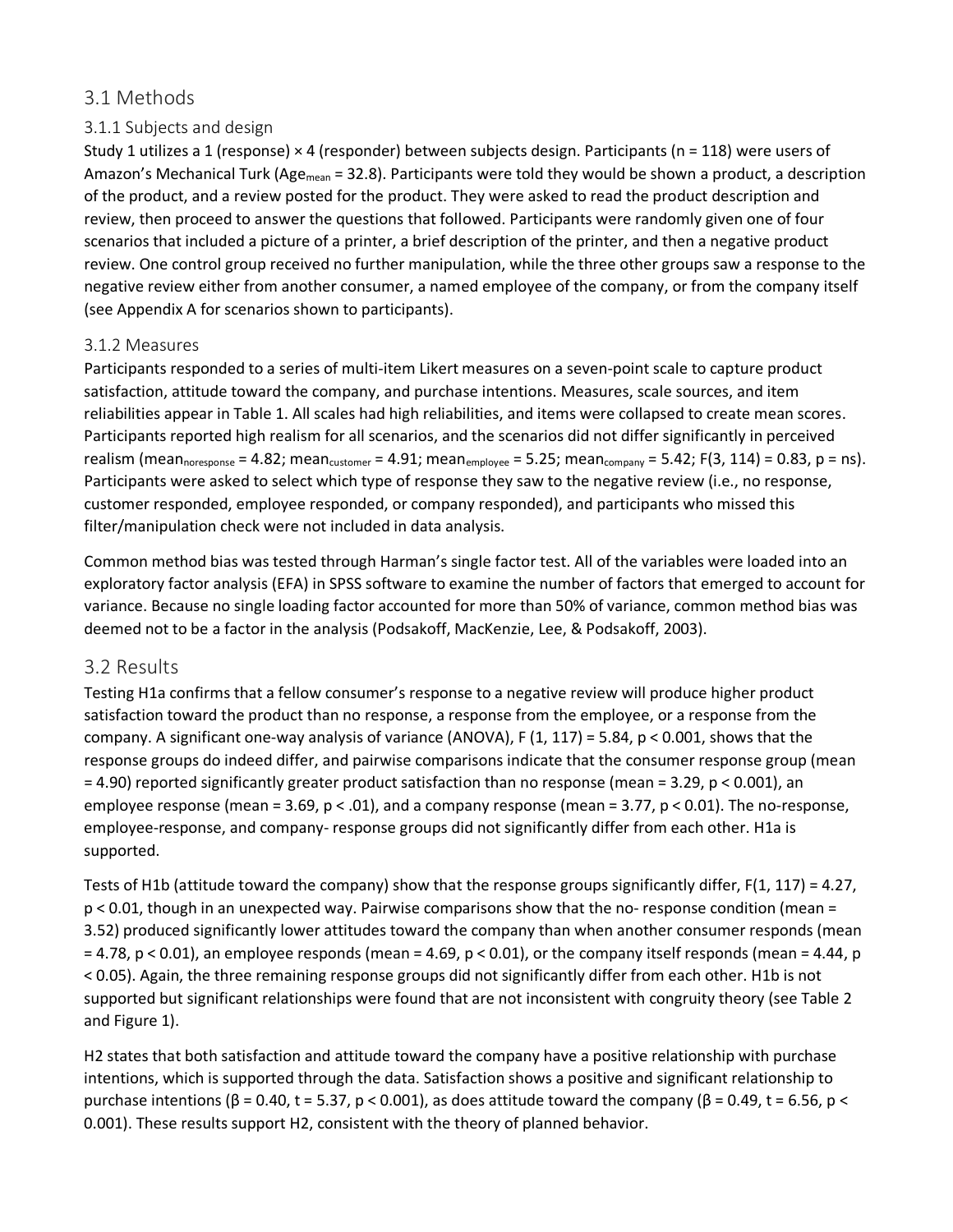TABLE 1 Measures, sources, and item reliabilities

| <b>Measure</b>                                                                  | Items                                                                                                                                                                                                                                | Reliability Study 1/2/3 |
|---------------------------------------------------------------------------------|--------------------------------------------------------------------------------------------------------------------------------------------------------------------------------------------------------------------------------------|-------------------------|
| Product satisfaction (Westbrook &<br>Oliver, 1991)                              | How satisfied are you with the<br>printer based on this review?<br>Displeased/pleased<br>Very dissatisfied<br>with/very satisfied with<br>Unhappy with/happy with<br>Bad value/good value<br>٠<br>Very unfavorable/very<br>favorable | 0.98/0.98/0.97          |
| Attitude toward the company<br>(Edell & Burke, 1987; Mitchell &<br>Olson, 1981) | Please rate your attitude toward<br>the company:<br>$\bullet$ Bad/good<br>• Dislike very much/like very much<br>• Unpleasant/pleasant<br>• Unfavorable/favorable                                                                     | 0.97/0.98/0.97          |
| Purchase intentions (Mitchell,<br>1986)                                         | • Not at all likely to buy/very likely<br>to buy                                                                                                                                                                                     | <b>NA</b>               |

TABLE 2 Study 1 results for Hypothesis 1

| Variable         | N   | <b>SD</b> | No response | Consumer | Employee | Company   |
|------------------|-----|-----------|-------------|----------|----------|-----------|
|                  |     |           | mean        | response | response | response  |
|                  |     |           |             | mean     | mean     | mean      |
| N                |     |           | 28          | 22       | 32       | 36        |
| Satisfaction:    | 118 | 1.48      | $3.29***$   | 4.90     | $3.69**$ | $3.77***$ |
| H1a              |     |           |             |          |          |           |
| Attitude         | 118 | 1.53      | 3.52        | $4.78**$ | $4.69**$ | $4.44*$   |
| toward the       |     |           |             |          |          |           |
| company:         |     |           |             |          |          |           |
| H <sub>1</sub> b |     |           |             |          |          |           |

Note. Bold values significantly differs from other responses at  $p < 0.05$ ,  $p+p < 0.01$ , or  $p+p < 0.001$ .

### 3.3 Discussion

The findings of Study 1 reveal that when another consumer leaves a positive response to a negative review, readers' product satisfaction is higher than when an employee or the company leaves a similar response. Product satisfaction is also higher when another consumer leaves a response than when no response at all is left. Each of these outcomes were hypothesized and support H1a. Inconsistent with the H1b, though, is the finding that any type of response has a more positive impact on readers' attitude toward the company. These unexpected findings could be explained by the respondents' perception that any response from the company represents that the company cares about managing their customers' experiences and thus improves attitude toward the company, if not product satisfaction. The effort on behalf of the company likely signals the company's willingness to earn back consumers' good will.

The impact of responder also demonstrated a similar relationship with purchase intentions, with only the noresponse group differing from the other response groups. When no response was left to a negative review, purchase intentions were significantly lower ( $M = 3.12$ ) than those produced by a customer response ( $M = 4.41$ ,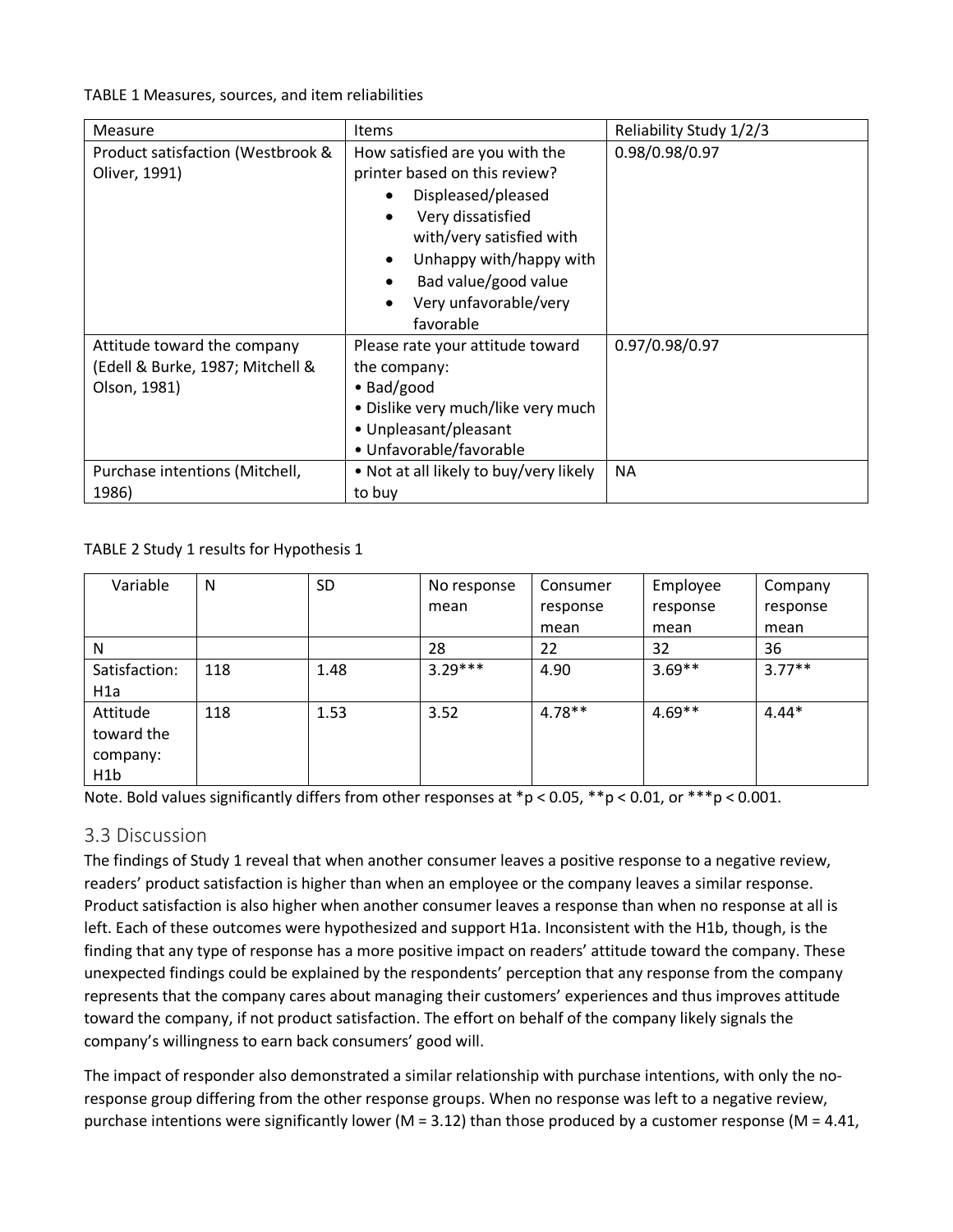$p < 0.01$ ), an employee response (M = 3.78, p = 0.07), or a company response (M = 3.81, p = 0.056). No type of responder differed from the other types in regard to purchase intentions. Additionally, product satisfaction and attitude toward the company both have a positive relationship to purchase intentions, supporting H2 and the theory of planned behavior.

The findings of Study 1 suggest a company can most effectively manage product satisfaction by allowing other consumers to respond to a negative review. While not all hypotheses were supported as written, a fellow customer's response was also shown to more positively impact attitude toward the company than no response at all. A post hoc test examined perceived credibility of responder as another mechanism that might explain why another consumer had the most influence (items included: The responder is likely to be trustworthy; I think this person is dependable; This person is likely to keep the promises they make to me; The responder is likely to be open in their dealings with me; and The responder seems sincere (Gupta, Yadav, & Varadarajan, 2009;  $\alpha$  = 0.95). The results indicate that a consumer response  $(M = 5.01)$  is indeed perceived as more credible than an employee ( $M = 4.32$ ;  $p = 0.05$ ) or company ( $M = 4.15$ ;  $p < 0.05$ ) response. Employee and company responses did not differ from each other in this regard. The most immediately striking implication of this study may be that those companies that do not allow customers to respond to other customer's negative reviews may be missing out on the best defense they have against negative reviews by not letting their loyal customers come to their defense.



FIGURE 1 Impact of responder

### 4 EXPERIMENT 2: IMPACT OF ATTRIBUTION

The results of Study 1 suggest that consumers may be the best responders to negative reviews in terms of mitigating the harmful impact of the eWOM. Now the research will explore how the content of the consumer's response message may impact key outcome variables; specifically, the impact of blame attribution. Attribution theory suggests people will respond differently to a negative online review and a subsequent response depending upon who is to blame (Bettman, 1979; Folkes, 1984). H3 employs attribution theory in conjunction with congruity theory to suggest that when a response to a negative review blames the company, product satisfaction and attitude toward the company will be lower than when blame is attributed to the original poster, a neutral response is given, or no response is given.

### 4.1 Methods

### 4.1.1 Subjects and design

Study 2 is a 1 (response) × 4 (type of response) between subjects design. Participants (n = 177) were recruited from Amazon's Mechanical Turk (Agemean = 30.58). Participants were told they would be shown a product, a description of the product, and a review posted for the product. The manipulations were similar to those described in Study 1. However, the participants either received no response to the negative review (control), a neutral response from another consumer ("There's a how-to section on XYZ's website on working with Yellow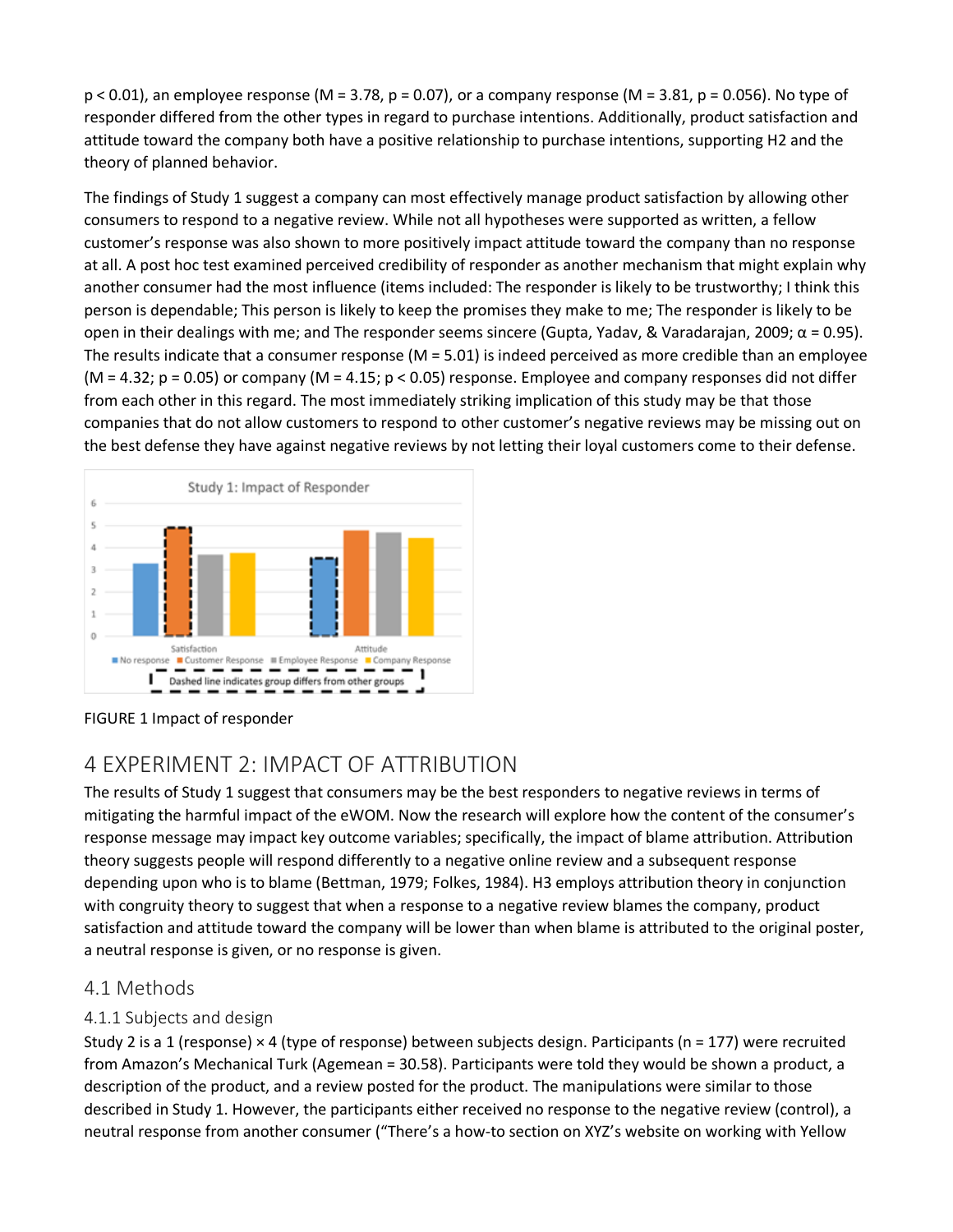Wireless Internet set up."), a response from another consumer that blamed the original poster ("There's a howto section on XYZ's website on working with Yellow Wireless Internet set up. Did you even bother to look at the setup instructions?"), or a response from another consumer that blamed the company ("There's a how-to section on XYZ's website on working with Yellow Wireless Internet set up. They didn't even bother to include instructions with the printer."). Scenarios are available in Appendix B. Participants were exposed to only one of the scenarios.

#### 4.1.2 Measures

Following the scenario, participants responded to a series of multi-item Likert measures on a seven-point scale to capture product satisfaction, attitude toward the company, and purchase intentions. Measures, scale sources, and item reliabilities appear in Table 1. All scales had high reliabilities, and items were collapsed to create mean scores.

Participants again reported high realism for all scenarios, and the scenarios did not differ significantly in perceived realism: mean<sub>noresponse</sub> = 5.00; mean<sub>neautral</sub> = 5.36; mean<sub>customerblamed</sub> = 5.52; mean<sub>companyblamed</sub> = 4.79; F(3, 98) = 1.15, p = ns. Participants were asked to identify the scenario they read (i.e., no response, neutral response, the customer was blamed in the response, or the company was blamed in the response), and participants who missed this filter/ manipulation check were not used in data analysis. Common method bias was tested as in Study 1, and no single factor accounted for more than 50% of variance; therefore, common method bias was not considered to be a factor in this analysis (Podsakoff et al., 2003).

#### 4.2 Results

H3a predicted lower product satisfaction when the company is blamed for the reason a negative review was provided versus the other types of responses. A significant one-way ANOVA, F (3,172) = 9.82, p < 0.001, shows that the groups tested do differ. Pairwise comparisons show that when the company is blamed for the negative review, participants report lower satisfaction (M = 2.72) than when there is no response (M = 3.65,  $p < 0.01$ ), a neutral response (M = 4.16, p < 0.001), or when the customer is blamed (M = 4.24, p < 0.001; see Table 3 and Figure 2). The other responses do not differ from each other. H3a is supported.

H3b predicted lower attitude toward the company when the company is blamed for the failure as opposed to blaming the original poster, a neutral response, or no response to the negative review. Again, the groups show significant differences, F (3,172) = 5.76, p < 0.001). When the company is blamed for the problem, participants report a significantly lower attitude toward the company (M = 3.26) than when there is no response (M = 3.97, p  $<$  0.05), a neutral response (M = 4.42, p  $<$  0.001), or when the blame is shifted to the consumer (M = 4.45, p  $<$ 0.001). The other responses do not differ from each other. H3b is supported (see Table 3 and Figure 2).

H2 states that both satisfaction and attitude toward the company have a positive relationship with purchase intentions, which is supported through the data. Satisfaction shows a positive and significant relationship with purchase intentions (β = 0.62, t = 6.16, p < 0.001), as does attitude toward the company (β = 0.24, t = 2.35, p < 0.05). These results again support H2 and further generalize the findings of Study 1.

| Variable         | N   | <b>SD</b> | No response | Neutral   | <b>Blame</b> | <b>Blame</b> |
|------------------|-----|-----------|-------------|-----------|--------------|--------------|
|                  |     |           | mean        | response  | customer     | company      |
|                  |     |           |             | mean      | mean         | mean         |
| N                |     |           | 42          | 48        | 42           | 45           |
| Satisfaction:    | 137 | 1.56      | $3.65***$   | $4.16***$ | $4.24***$    | 2.72         |
| H <sub>3</sub> a |     |           |             |           |              |              |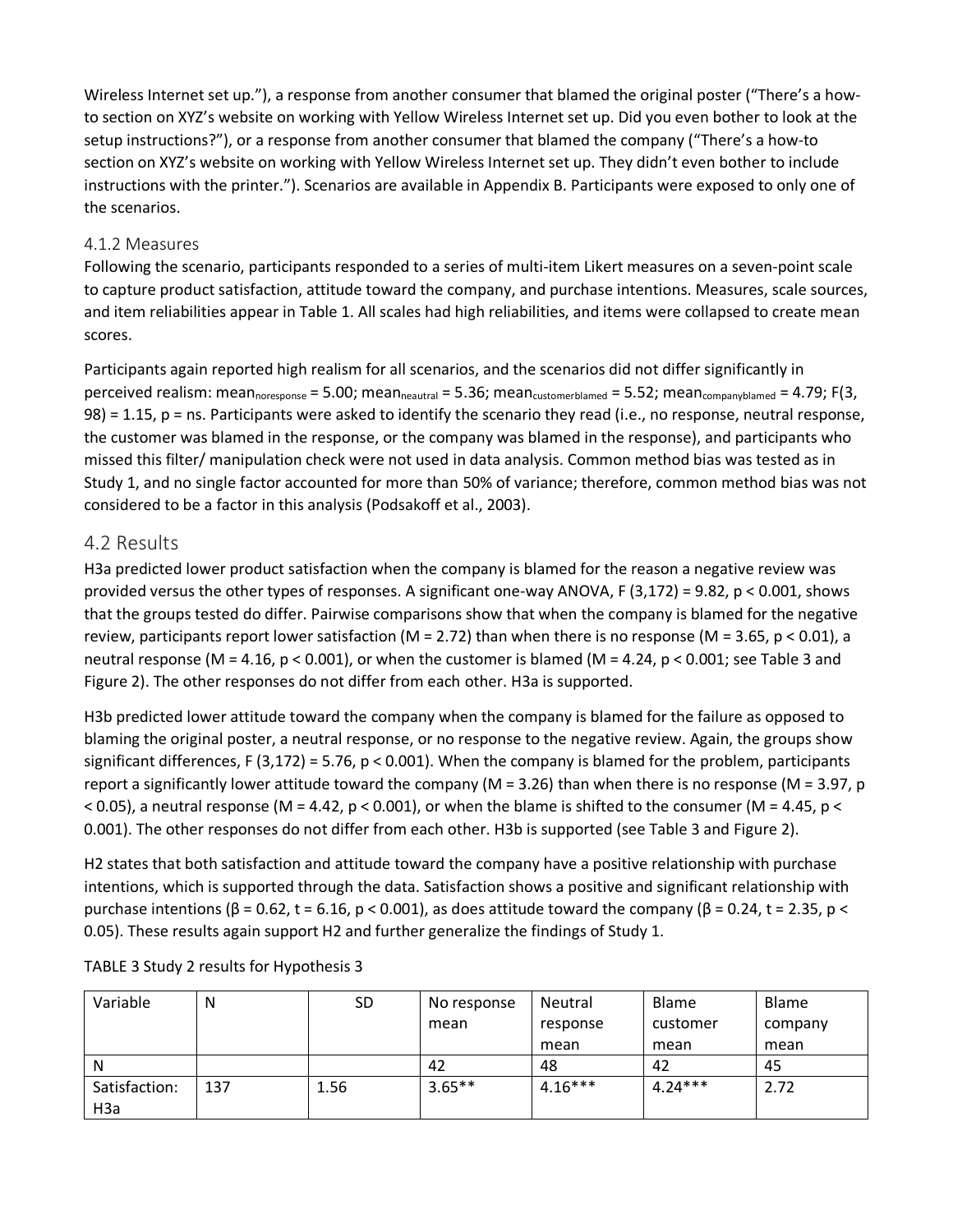| Attitude         | 137 | 1.62 | $3.97*$ | $4.42***$ | $4.46***$ | 3.26 |
|------------------|-----|------|---------|-----------|-----------|------|
| toward the       |     |      |         |           |           |      |
| company:         |     |      |         |           |           |      |
| H <sub>3</sub> b |     |      |         |           |           |      |

Note. Bold values significantly differs from other responses at \*p < 0.05, \*\*p < 0.01, or \*\*\*p < 0.001.

### 4.3 Discussion

When examining product satisfaction and attitude toward the company, the worst outcomes result when blame is attributed to the company as a follow up to an already posted negative review. This follow-up lends even more credence to the original poster's negative claims against the company. The highest means were seen when the original poster was blamed for the issue that preceded the complaint, more so than a neutral response, or no response at all. Strategically, these findings have important implications for companies regarding the most effective reaction to negative reviews. Ultimately, companies want to ensure that a response left to a negative review does not further implicate the company as doing wrong. Even no response is better than the company being blamed subsequent to a negative review. Taken in conjunction with Study 1, the findings suggest that the best tactic for a company is to allow another customer to post a neutral (i.e., nonblaming) response to a negative review.

### 5 STUDY 3: GENERALIZABILITY OF RESPONSE TO NEGATIVE REVIEWS

In the final study, the authors seek to extend the generalizability of the findings by examining extraneous factors that could impact consumers' perceptions related to negative eWOM. Specifically, the study considers the severity of the focal review and the potential order effects of positive versus negative reviews and responses. In other words, does an extremely negative review produce the same effects as the moderately negative instances previously tested, and does it matter if the consumer is primed with some positive reviews before seeing the negative review and response in question? The hypotheses state that a more severely worded review will lead to lower satisfaction and attitudinal results, but there should be no order effect.

### 5.1 Methods

### 5.1.1 Subjects and design

Study 3 was a 2 (severity of review) × 2 (placement of negative review) between subjects design. Participants (n  $= 91$ ) were recruited from Amazon's Mechanical Turk (Age<sub>mean</sub> = 32.84). They were told they would be shown a photo and description of a product and a review/response combination posted for the product. They were to read the description and review/response and then answer the questions that followed. Participants received one of four scenarios (available in Appendix C): (a) A harshly worded negative review ("Is garbage. Does not work with Yellow Wireless Internet set up. I am taking it back. I wasted my time. Won't buy XYZ again.") followed by a neutral consumer response ("There's a how-to section on XYZ's website on working with Yellow Wireless set up"); (b) A neutral consumer review followed by a harshly negative response (same as the previous scenario but with the review/ response order reversed); (c) A mildly negative review ("I couldn't get it to work with my wireless internet set up") that was followed by a neutral consumer response; and (d) A neutral consumer review followed by a mildly negative response. A neutral consumer response/review was considered in light of Study 2's findings that showed this sequence to result in the most beneficial attitudinal outcomes for the company. The results will demonstrate which actions will be most impactful and suggest boundary conditions regarding when a consumer response to a negative review is most effective. A significant main effect of severity will support H4, whereas nonsignificant results for the order main effect will support H5 and show the findings should hold regardless of the sequence of positive and negative reviews/responses.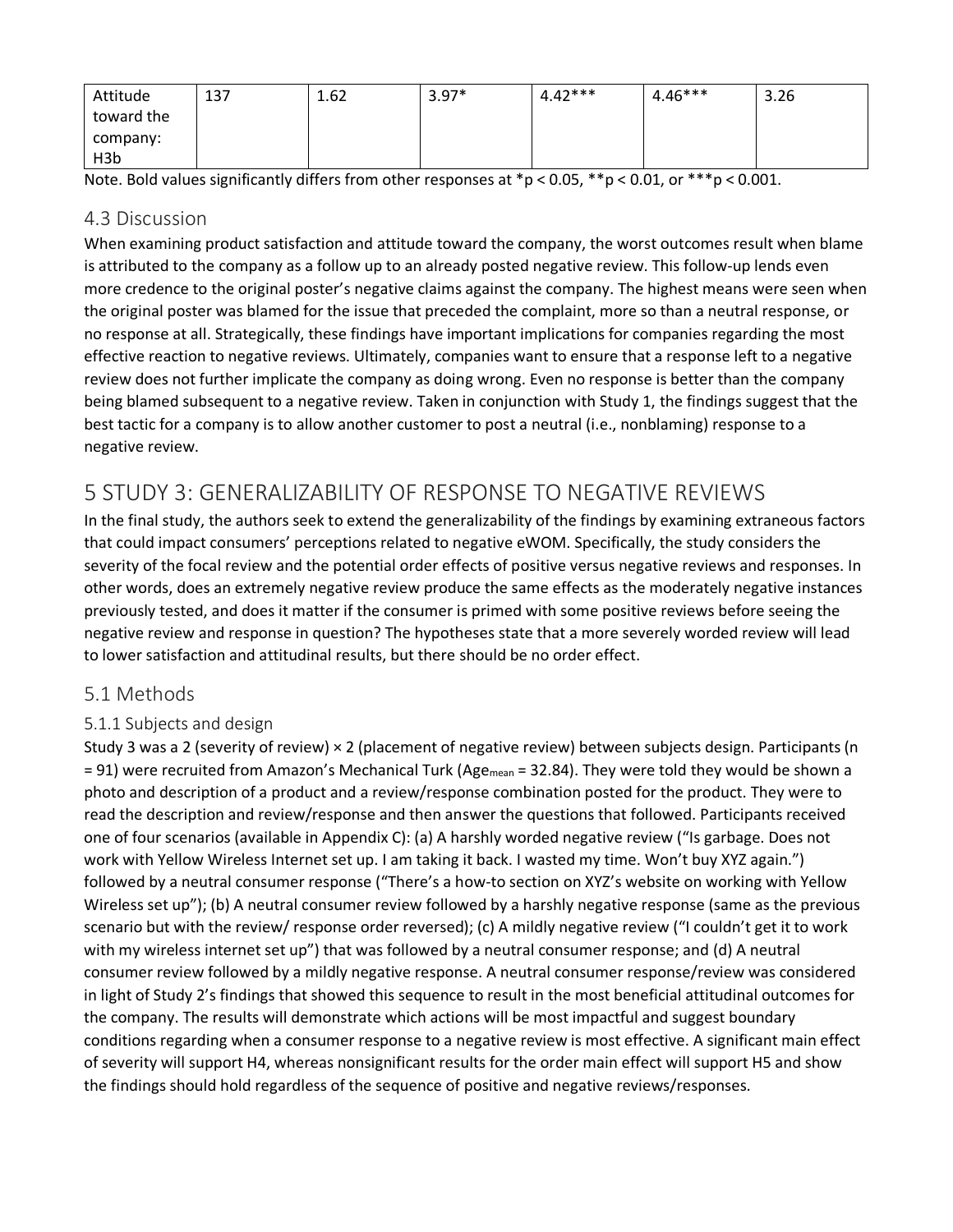#### 5.1.2 Measures

Participants responded to a series of multi-item Likert measures on a seven-point scale to capture product satisfaction and attitude toward the company. Measures, scale sources, and item reliabilities appear in Table 1. All scales demonstrated high reliabilities, and items were collapsed to create mean scores. There was high realism reported for all scenarios, and the scenarios did not differ significantly in perceived realism: mean<sub>mildlast</sub> = 5.26; meanseverelast = 5.28; mean $_{midifist}$  = 6.22; meanseverefirst = 5.36; F (3, 87) = 2.49, p = ns. Again, participants were asked to select which scenario they had read, and those who missed this filter/manipulation check were not used in data analysis. Common method bias was tested as in Studies 1 and 2, and no single factor accounted for more than 50% of variance; therefore, common method bias was not considered to be a factor in this analysis (Podsakoff et al., 2003).

### 5.2 Results

Multivariate analysis of variance (MANOVA) was used to determine whether an interaction or main effects existed between the type of scenario and satisfaction or attitude toward the company. For satisfaction, no interaction effect is found, F  $(1,87) = 0.09$ , p = ns, but a main effect for severity of the review is evident. When examining only the severity of the negative review, a significant effect, F  $(1,87) = 6.08$ , p < 0.05, shows satisfaction is higher when the negative review is mild ( $M = 4.26$ ) compared with highly negative ( $M = 3.59$ ). The main effect for sequence, F  $(1,87) = 0.33$ , p = ns, does not exist. Attitude toward the company shows similar results with a nonsignificant interaction, F (1,87) = 0.04, p = ns, and nonsignificant main effect of sequence: F  $(1,87) = 0.76$ , p = ns. However, the main effect of severity is marginally significant: F  $(1,87) = 3.44$ , p = 0.067. When the negative review is mild, attitude toward the company ( $M = 4.42$ ) is significantly higher than when the review is severely negative (M = 3.89). The results fully support H4a and H5 but only marginally support H4b.

We conducted a post study on 50 participants to examine if severity of the review impacts attribution perceptions. These 50 participants were given one of the four same scenarios as used in Study 3 and then asked on a seven-point Likert type scale about how severe the review was (The review was very harsh and the review was extremely negative) and who was to blame (The company was to blame for the problem and the customer was to blame for the problem). A regression analysis showed that severity of the review did not impact attribution perceptions: F  $(1,49) = 0.943$ , b = 0.127, p = 0.336.

### 5.3 Discussion

In examining peripheral factors that might impact consumers' reactions to various responses to negative eWOM, Study 3 demonstrates that the previous findings hold regardless of the sequence of positive and negative responses. In this case, nonsignificant main effect findings indicate that regardless of the order in which a positive response appears, a positive response by a fellow consumer will minimize the impact of the negative information presented in regard to attitude toward the company and product satisfaction. This supports H5 and is consistent with congruity theory.

However, a more severely worded negative review does lower product satisfaction and attitude toward the company more so than a mildly negative review, supporting H4. This finding is consistent with congruity theory in that a more severe negative review causes a bigger incongruence gap that requires a greater attitude change to reach congruence. There is less chance then that consumer attitudes will shift enough to bridge the larger gap, and resultant attitudes are lower than if the consumer had read a mildly negative review.

### 5.4 General discussion

Overall, the findings of this study provide insights into the ways that companies can best manage negative online reviews by exploring the factors that influence consumer attitudes and behavioral intentions. Study 1 examines how consumers will respond to different responder types, demonstrating the most effective entity for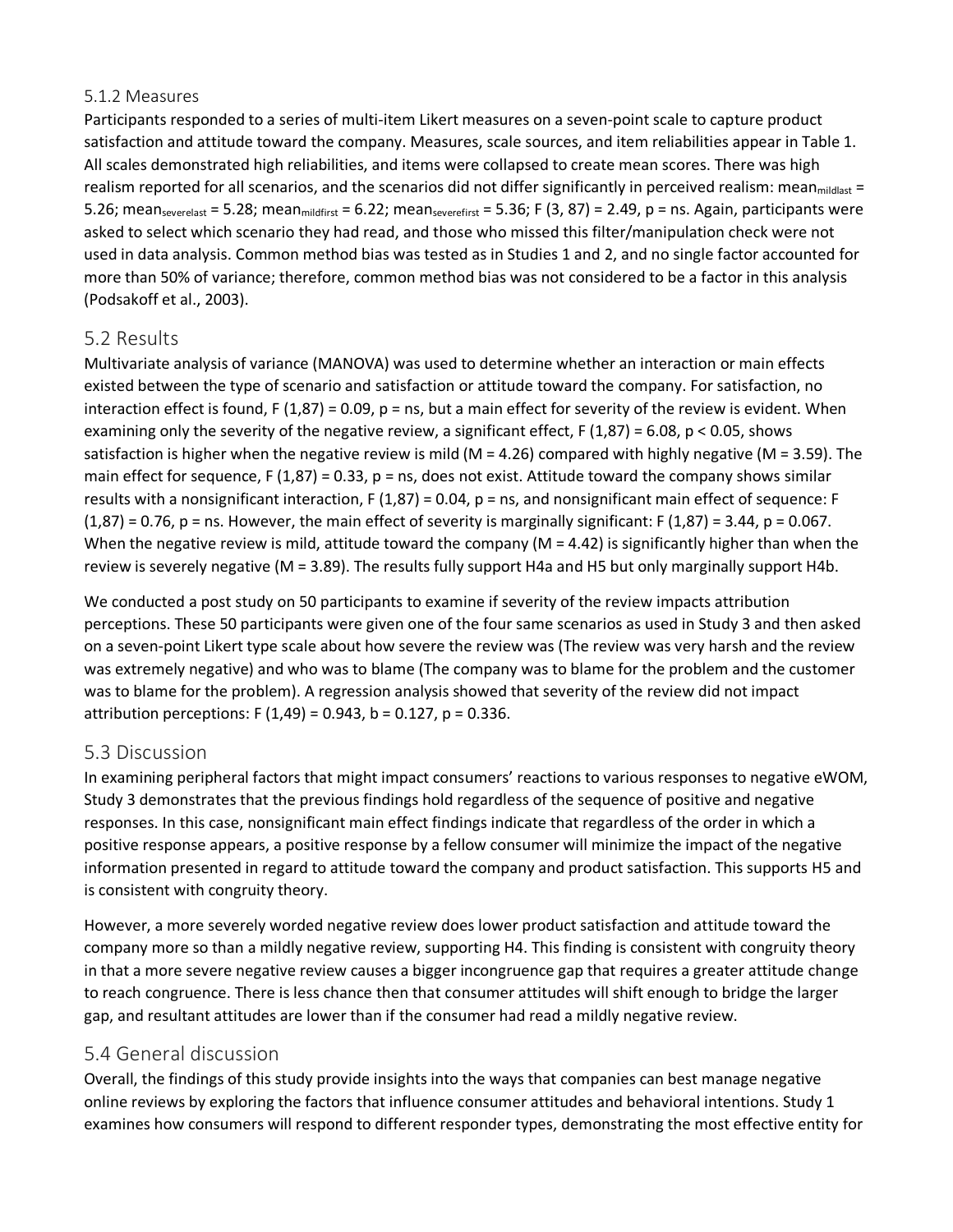resolving incongruent attitudes produced by a negative review. When a fellow consumer posts a positive response to a negative review, product satisfaction is higher than when there is no response, a response from an employee of the company, or a response directly from the company. Study 1 also shows that any response is better than no response in terms of resultant consumer attitudes toward the company. Study 2 extends the first study by examining what type of positive consumer response produces the most positive consumer attitudes and behavioral intentions. The results indicate that negative consumer responses are greatest when blame is attributed to the company rather than to a post blaming the original poster, a neutral response, or no response. Contrary to Study 1, Study 2 shows that no response to a negative review can have better outcomes than a posted response. As companies have no way to ensure another user does not post a response that blames the company, companies should try to ensure that they respond to a negative review first and squelch the problem before another user responds with a blaming post. Lastly, Study 3 further examines situational impacts on positive responses to negative reviews. When a positive consumer response to a negative review is provided, the severity of the original review does differentially impact consumer attitude toward the company and product satisfaction. The sequence of a negative review (before or after a neutrally worded post) does not impact any of the focal outcomes, good news for the company who likely has little or no control over the order in which consumer comments are seen by other consumers. This study demonstrates that the findings of the previous studies are robust and therefore more generalizable.

While it may seem as if many of the findings of the reported studies are somewhat intuitive, the results of the three studies are impactful from both a theoretical and practical standpoint. There are many opinions regarding the way that a company should respond to a negative review, but no other empirical studies to date examine the influence of the inevitable follow-ups to these negative posts. Additionally, the results contribute to our understanding of both congruity theory and attribution theory. Congruity theory suggests that a person will attempt to align attitudes and create congruency when faced with opposing opinions (Osgood & Tannenbaum, 1955). Our findings establish that this is true in the context of online reviews, but then extend the implications of the theory to demonstrate that the order of incongruent judgments does not matter (e.g., positive or negative first). Similarly, the stronger the negative review, the less likely congruence can be reached, as is evident in study 3. Attribution theory, positing that consumers react differently depending upon who they feel is to blame for a failure, is also extended to include the party who attributes the blame. These findings suggest that consumer perception of the party who points a finger does indeed have a noticeable impact on the attribution of blame. In this case, the party most efficient in shifting blame from the company is a fellow consumer, perhaps due to assumed impartiality.

### 5.5 Managerial implications

Every company has detractors and the negative information they share about a company can disproportionately reach other consumers due to people's tendency to more willingly share negative opinions. Smart marketers recognize that the first step to ensuring that those detractors do not overtake the voice of their supporters is to always be aware of what is being said about their company and products. The results of this study demonstrate that company managers should have a strategy in place to respond to negative online reviews directed at the company. To that end, the results of these three studies suggest appropriate strategies for doing so. While companies may be tempted to ignore a negative review altogether (Stevens et al., 2018), our findings demonstrate that any type of response (i.e., consumer, employee, or company) can yield more favorable outcomes than no response at all.

Companies do benefit when responding to negative reviews in that the damage of the criticism can be minimized. One possible route would be for company managers to recruit and train social media managers to respond to negative reviews with an apology and neutral response. However, the best solution is to allow other consumers to come to the company's defense to ensure that the company is not blamed for a service or product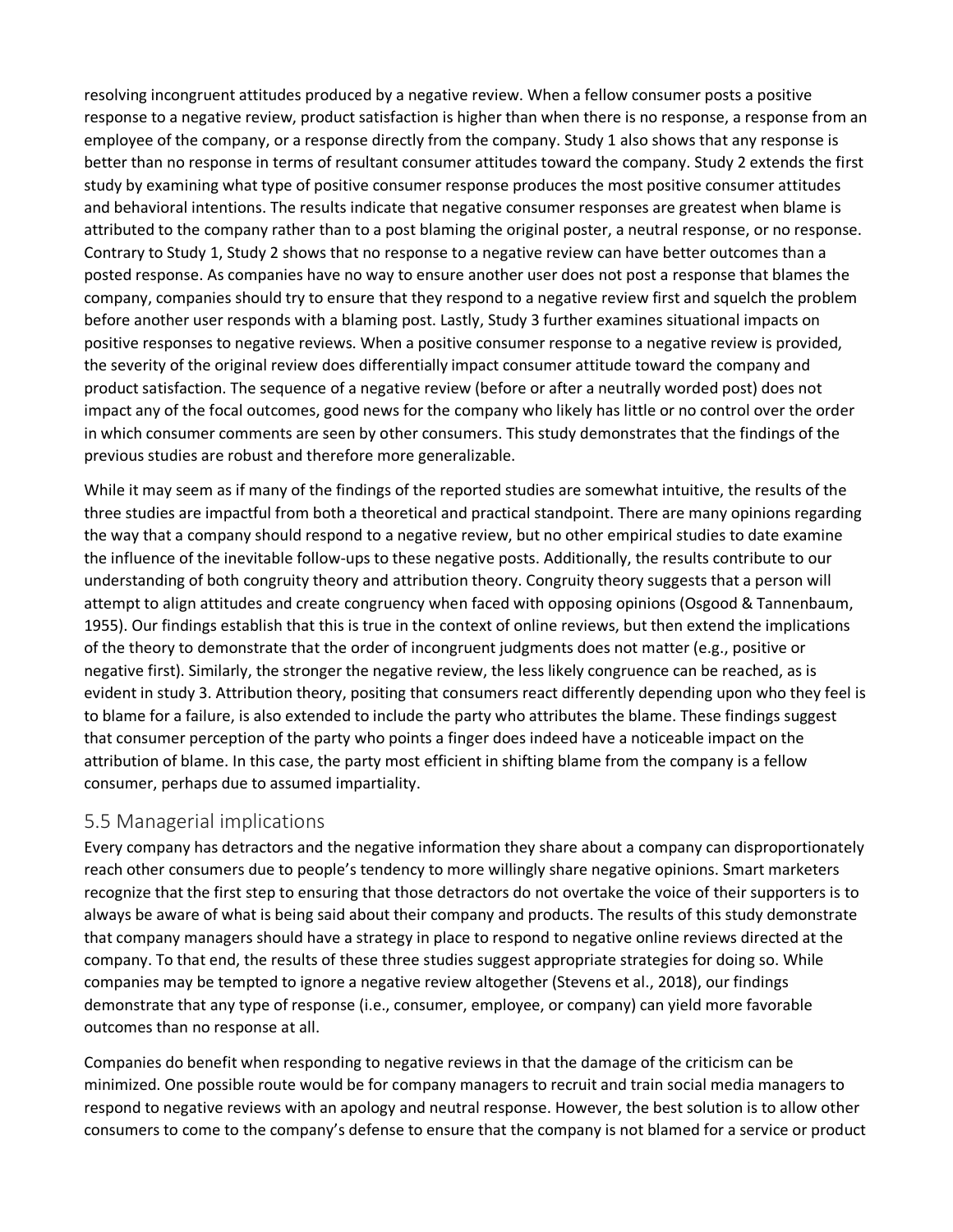failure. While many companies are hesitant to allow other consumers to post review responses, this study suggests that these companies are missing out on a valuable line of defense created when an open review system allows consumers to interact with one another. However, companies should continue to diligently ensure that any negative review is answered somehow, even if the comment is only mildly negative and seemingly harmless, but especially if the review is severely negative as the severity of the review causes other consumers more difficulty in resolving the way that they feel about the product and the company itself.

Allowing other consumers to respond has the greatest positive influence in terms of responder type. The most proactive way to manage this type of response to negative reviews might be to follow the lead of those organizations that actively recruit and manage loyal customers to participate in online forums (Kemp, Childers, & Williams, 2012; McAlexander, Schouten, & Koenig, 2002). Companies such as Apple and Disney provide their loyal customers with information and even product that allows those customers to respond with facts when defending the company from online detractors (Fuggetta, 2012). These companies have managed to avoid the criticism that they are bribing consumers to write positive reviews by recruiting only those who are already heavy brand users or loyal customers (Fuggetta, 2012; James, 2013). Indeed, building an online community of advocates can be beneficial in that these loyal customers are not only likely to respond to a negative review, but also likely to shift blame away from the company as a means of defending it.

### 5.6 Limitations and future research

This study is not without limitations. The scenarios were limited to one type of product in one context. Future research could use another product category, or another online platform (i.e., company sponsored website vs. independent review website) to see if a differential impact exists. Future research could also examine other factors such as consumers' involvement, if they are novice or expert, proportion of negative/positive reviews, the total number of reviews, hedonic versus utilitarian products, other differences in responder (i. e., a consumer paid by the company), level of the responding employee in company (consumer service representative vs. CEO), demographic differences in the responder (i.e., possible classification of in-group or outgroup based on name), and change in attitude for subjects (i.e., to examine pre and postattitudes). Additionally, some of the variables measure intentions and not actual behavior (e.g., purchase intentions). Future research could examine actual purchase behavior as an outcome, rather than intentions.

Future research could also examine other variables that could help to better clarify these relationships. For example, source credibility theory (Hovland & Weiss, 1951) could be used to examine how the source of a message impacts negative online reviews, either by part of the original poster or the responder. Source credibility theory discusses how persuasive a source may be depending upon perceptions of credibility and trustworthiness (Berlo, Lemert, & Mertz, 1969; Hovland & Weiss, 1951). Some companies already use a special rating system for their consumer advocates, such as Yelp Elites; however, most companies do not use a consistent or formulaic method for rating consumers. Research examining the credibility and trustworthiness of consumer posts regarding a product would be a worthwhile endeavor resulting in practical implications on how to rate consumers and how to treat such a situation. Similarly, future studies could examine awareness of reviews as a variable, the total number of reviews, and the proportion of negative to positive reviews as these relate to a response to a review. As negative reviews hold more weight than positive reviews when it comes to influencing consumer attitudes, this study is important in furthering the understanding of eWOM and its ultimate impact on consumer decision-making.

### **REFERENCES**

*Ajzen, I. (1991). The theory of planned behavior. Organizational Behavior and Human Decision Processes, 50 (2), 179 – 211.*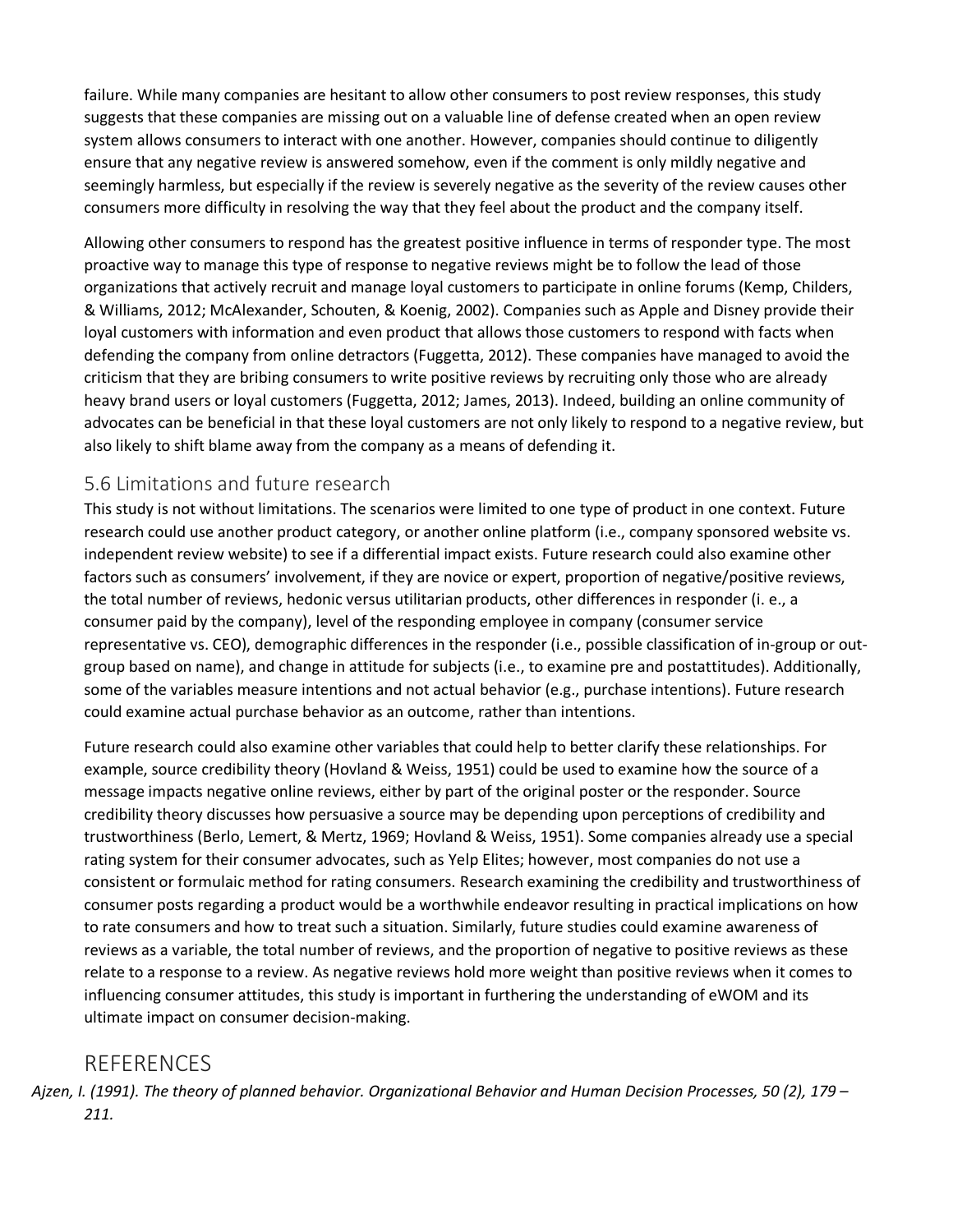*Ajzen, I., & Fishbein, M. (1980). Understanding attitudes and predicting social change. Hoboken, NJ : Prentice‐Hill*

- *Anderson, E. W. (1998). Customer satisfaction and word of mouth. Journal of Service Research, 1 (1), 5 – 17.*
- *Bailey, J. E., & Pearson, S. W. (1983). Development of a tool for measuring and analyzing computer user satisfaction. Management Science, 29 (5), 530 – 545.*
- *Berlo, D. K., Lemert, J. B., & Mertz, R. J. (1969). Dimensions for evaluating the acceptability of message sources. Public Opinion Quarterly, 33 (4), 563 – 576.*
- *Bettman, J. R. (1979). An information processing theory of consumer choice. Reading, MA : Addison Wesley Publishing Company*
- *Bickart, B., & Schindler, R. M. (2001). Internet forums as influential sources of consumer information. Journal of Interactive Marketing, 15 (3), 31 – 40. https://0-doi-org.libus.csd.mu.edu/10.1002/dir.1014.*
- *Bone, P. F. (1995). Word‐of‐mouth effects on short‐term and long‐term product judgments. Journal of Business Research, 32 (3), 213 – 223.*
- *Breazeale, M. (2009). Word of mouse: An assessment of electronic word‐of‐mouth research. International Journal of Market Research, 51, 297 – 318.*
- *Brewer, M. B. (2007). The social psychology of intergroup relations: Social categorization, ingroup bias, and outgroup prejudice. In Kruglanski, A. W., & Higgins, E. T. (Eds.), Social psychology: Handbook of basic principles (pp. 695 – 715). New York, NY : Guilford Press*
- *Chatterjee, P. (2001). Online reviews: do consumers use them? In M. C. Gilly, J. Myers‐Levy (Eds.), ACR 2001 Proceedings, Association for Consumer Research, 129–134.*
- *Cheung, C. M., & Lee, M. K. (2008). Online consumer reviews: Does negative electronic word‐of‐mouth hurt more? AMCIS 2008 Proceedings, 143.*
- *Cone. (2011). Game changer: Cone survey finds 4‐out‐of‐5 consumers reverse purchase decisions based on negative online reviews, 1–5. Boston, MA. Retreived from: [http://www.conecomm.com/news-blog/2011-online-influence](http://www.conecomm.com/news-blog/2011-online-influence-trend-tracker-release)[trend-tracker-release.](http://www.conecomm.com/news-blog/2011-online-influence-trend-tracker-release)*
- *Dellarocas, C. (2003). The digitization of word of mouth: Promise and challenges of online feedback mechanisms. Management Science, 49 (10), 1407 – 1424.*
- *Doh, S. ‐J., & Hwang, J. ‐S. (2009). How consumers evaluate eWOM (electronic word‐of‐mouth) messages. Cyberpsychology & Behavior, 12 (2), 193 – 197.*
- *Edell, J. A., & Burke, M. C. (1987). The power of feelings in understanding advertising effects. Journal of Consumer Research, 14 (3), 421 – 433.*
- *Fagerstrøm, A., Ghinea, G., & Sydnes, L. (2016). Understanding the impact of online reviews on customer choice: A probability discounting approach. Psychology & Marketing, 33 (2), 125 – 134.*
- *Folkes, V. S. (1984). Consumer reactions to product failure: An attributional approach. Journal of Consumer Research, 10 (4), 398 – 409.*
- *Folse, J. A. G., Porter, M., III, Godbole, M. B., & Reynolds, K. E. (2016). The effects of negatively valenced emotional expressions in online reviews on the reviewer, the review, and the product. Psychology & Marketing, 33 (9), 747 – 760.*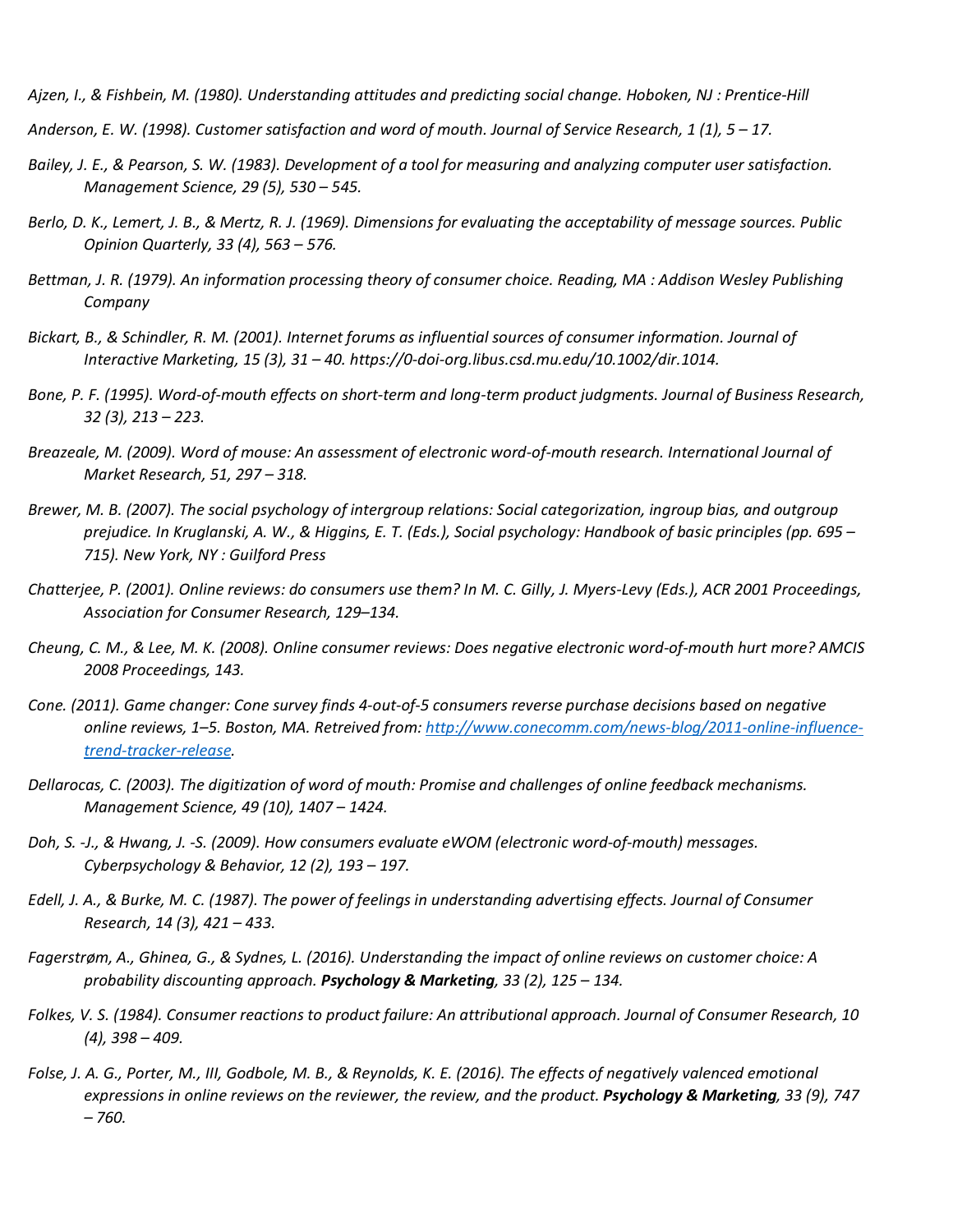- *Fuggetta, R. (2012). Brand advocates: Turning enthusiastic customers into a powerful marketing force. Hoboken, NJ : Wiley*
- *Godes, D., & Mayzlin, D. (2009). Firm‐created word‐of‐mouth communication: Evidence from a field test. Marketing Science, 28 (4), 721 – 739.*
- *Gupta, P., Yadav, M. S., & Varadarajan, R. (2009). How task‐facilitative interactive tools foster buyers' trust in online retailers: A process view of trust development in the electronic marketplace. Journal of Retailing, 85 (2), 159 – 176.*
- *Herr, P. M., Kardes, F. R., & Kim, J. (1991). Effects of word‐of‐mouth and product‐attribute information on persuasion: An accessibility‐diagnosticity perspective. Journal of Consumer Research, 17 (4), 454 – 462.*
- *Hogg, M. A. (2000). Subjective uncertainty reduction through self‐categorization: A motivational theory of social identity processes. European Review of Social Psychology, 11 (1), 223 – 255.*
- *Hovland, C. I., & Weiss, W. (1951). The influence of source credibility on communication effectiveness. Public Opinion Quarterly, 15 (4), 635 – 650.*
- *James, J. (2013). The heart makes the mouse: Disney's approach to brand loyalty. Journal of Brand Strategy, 2 (1), 16 – 20.*
- *Kahneman, D., & Tversky, A. (1979). Prospect theory: An analysis of decision under risk. Econometrica: Journal of the Econometric Society, 47 (2), 263 – 291.*
- *Kemp, E., Childers, C. Y., & Williams, K. H. (2012). Place branding: Creating self‐brand connections and brand advocacy. Journal of Product & Brand Management, 21 (7), 508 – 515.*
- *Lee, J., Park, D. ‐H., & Han, I. (2008). The effect of negative online consumer reviews on product attitude: An information processing view. Electronic Commerce Research and Applications, 7 (3), 341 – 352.*
- *Lee, M., & Youn, S. (2009). Electronic word of mouth (eWOM) how eWOM platforms influence consumer product judgement. International Journal of Advertising, 28 (3), 473 – 499.*
- *Lee‐Wingate, S. N., & Corfman, K. P. (2011). The effect of consumer emotional disclosure on fairness perceptions. Psychology & Marketing, 28 (9), 897 – 908.*
- *Litvin, S. W., Goldsmith, R. E., & Pan, B. (2008). Electronic word‐of‐mouth in hospitality and tourism management. Tourism Management, 29 (3), 458 – 468.*
- *Maheswaran, D., & Meyers‐Levy, J. (1990). The influence of message framing and issue involvement. Journal of Marketing Research, 27 (3), 361 – 367.*
- *Mahmood, M. A., & Medewitz, J. N. (1985). Impact of design methods on decision support systems success: An empirical assessment. Information & Management, 9 (3), 137 – 151.*
- *McAlexander, J. H., Schouten, J. W., & Koenig, H. F. (2002). Building brand community. Journal of Marketing, 66 (1), 38 – 54.*
- *Mitchell, A. A. (1986). The effect of verbal and visual components of advertisements on brand attitudes and attitude toward the advertisement. Journal of Consumer Research, 13 (1), 12 – 24.*
- *Mitchell, A. A., & Olson, J. C. (1981). Are product attributes the only mediator of advertising effects on brand attitude. Journal Marketing Research, 18 (3), 109 – 219.*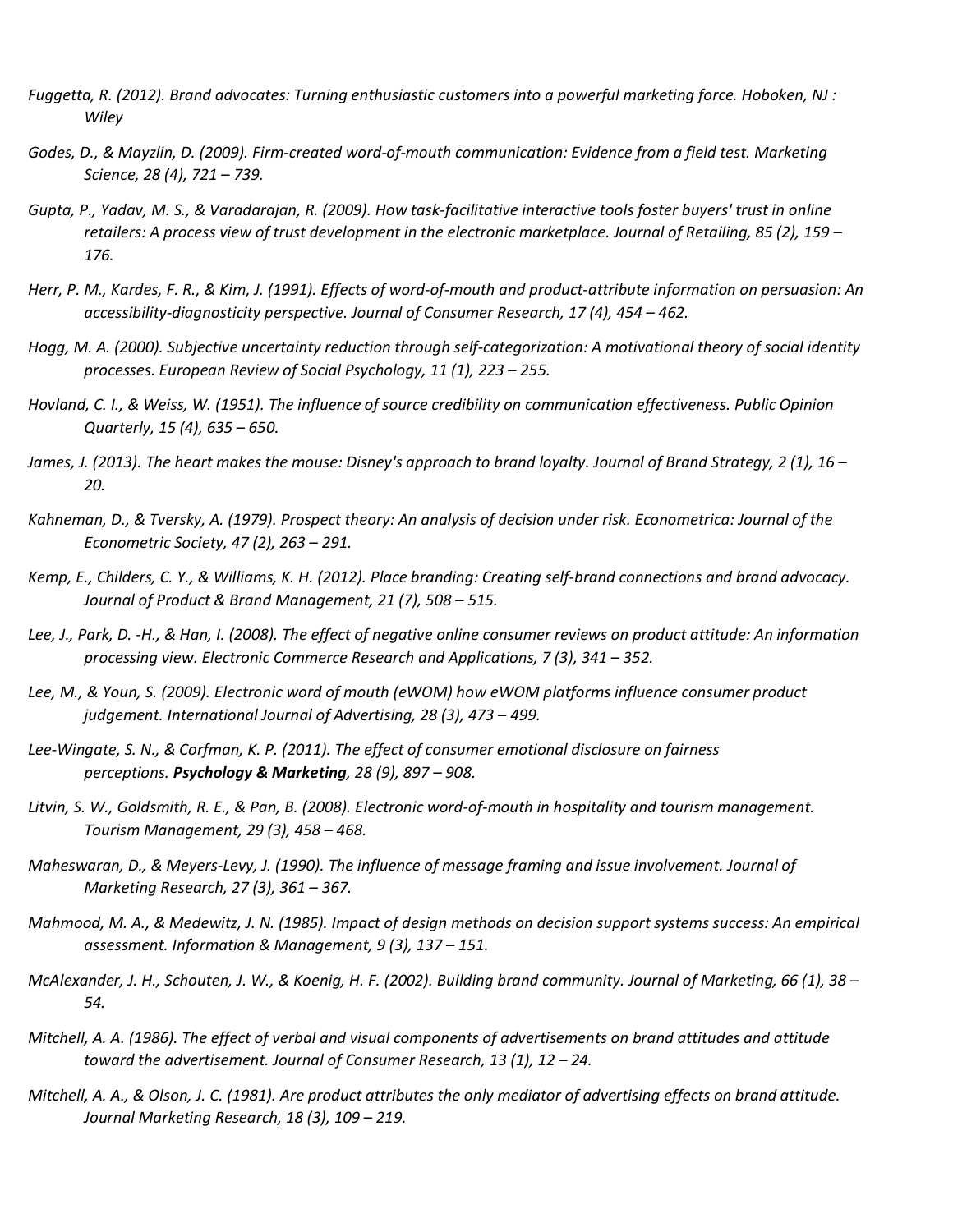- *Mizerski, R. W. (1982). An attribution explanation of the disproportionate influence of unfavorable information. Journal of Consumer Research, 9 (3), 301 – 310. https://0-doi-org.libus.csd.mu.edu/10.2307/2488625?ref=search‐ gateway:8a29b2585dd54d8bfa4f29e83fa56176.*
- *Naylor, R. W., Lamberton, C. P., & Norton, D. A. (2011). Seeing ourselves in others: Reviewer ambiguity, egocentric anchoring, and persuasion. Journal of Marketing Research, 48 (3), 617 – 631.*
- *Negash, S., Ryan, T., & Igbaria, M. (2003). Quality and effectiveness in web‐based customer support systems. Information & Management, 40 (8), 757 – 768.*
- *Osgood, C. E., Suci, G. J., & Tannenbaum, P. H. (1957). The measurement of meaning. Champaign, IL : University of Illinois Press*
- *Osgood, C. E., & Tannenbaum, P. H. (1955). The principle of congruity in the prediction of attitude change. Psychological Review, 62 (1), 42 – 55.*
- *Park, C., & Lee, T. M. (2009). Information direction, website reputation and eWOM effect: A moderating role of product type. Journal of Business Research, 62 (1), 61 – 67.*
- *Park, S. B., & Park, D. H. (2013). The effect of low‐versus high‐variance in product reviews on product evaluation. Psychology & Marketing, 30 (7), 543 – 554.*
- *Podsakoff, P. M., MacKenzie, S. B., Lee, J. Y., & Podsakoff, N. P. (2003). Common method biases in behavioral research: A critical review of the literature and recommended remedies. Journal of Applied Psychology, 88 (5), 879 – 903.*
- *Richins, M. L. (1983). Negative word‐of‐mouth by dissatisfied consumers: A pilot study. Journal of Marketing, 47 (1), 68 – 78.*
- *Romani, S., Grappi, S., Bagozzi, R. P., & Barone, A. M. (2013). My anger is your gain, my contempt your loss: Explaining consumer responses to corporate wrongdoing. Psychology & Marketing, 30 (12), 1029 – 1042.*
- *Saenger, C., Thomas, V. L., & Johnson, J. W. (2013). Consumption‐focused self‐expression word of mouth: A new scale and its role in consumer research. Psychology & Marketing, 30 (11), 959 – 970.*
- *Stein, D. D., Hardyck, J. A., & Smith, M. B. (1965). Race and belief: An open and shut case. Journal of Personality and Social Psychology, 1 (4), 281 – 289.*
- *Stevens, J. L., Spaid, B. I., Breazeale, M., & Esmark Jones, C. L. (2018). Timeliness, transparency, and trust: A framework for managing online customer complaints. Business Horizons, 61 (3), 375 – 384.*
- *Sullivan, E.A. (2009), Add consumer‐generated reviews to your holiday wish list. Marketing News, 30 December, American Marketing Association.*
- *Tajfel, H. (1982). Social psychology of intergroup relations. Annual Review of Psychology, 33 (1), 1 – 39.*
- *Tajfel, H. (1978). Social categorization, social identity and social comparison. In Tajfel, H. (Ed.), Differentiation between social groups: Studies in the social psychology of intergroup relations (pp. 61 – 76). London*
- *Tajfel, H., & Turner, J. C. (1986). The social identity theory of intergroup behavior. In Worchel, S., & Austin, W. G. (Eds.), The Social Psychology of Intergroup Relations. Chicago, IL : Psychology Press*
- *Tversky, A., & Kahneman, D. (1974). Judgment under uncertainty: Heuristics and biases. Science, 185 (4157), 1124 – 1131.*